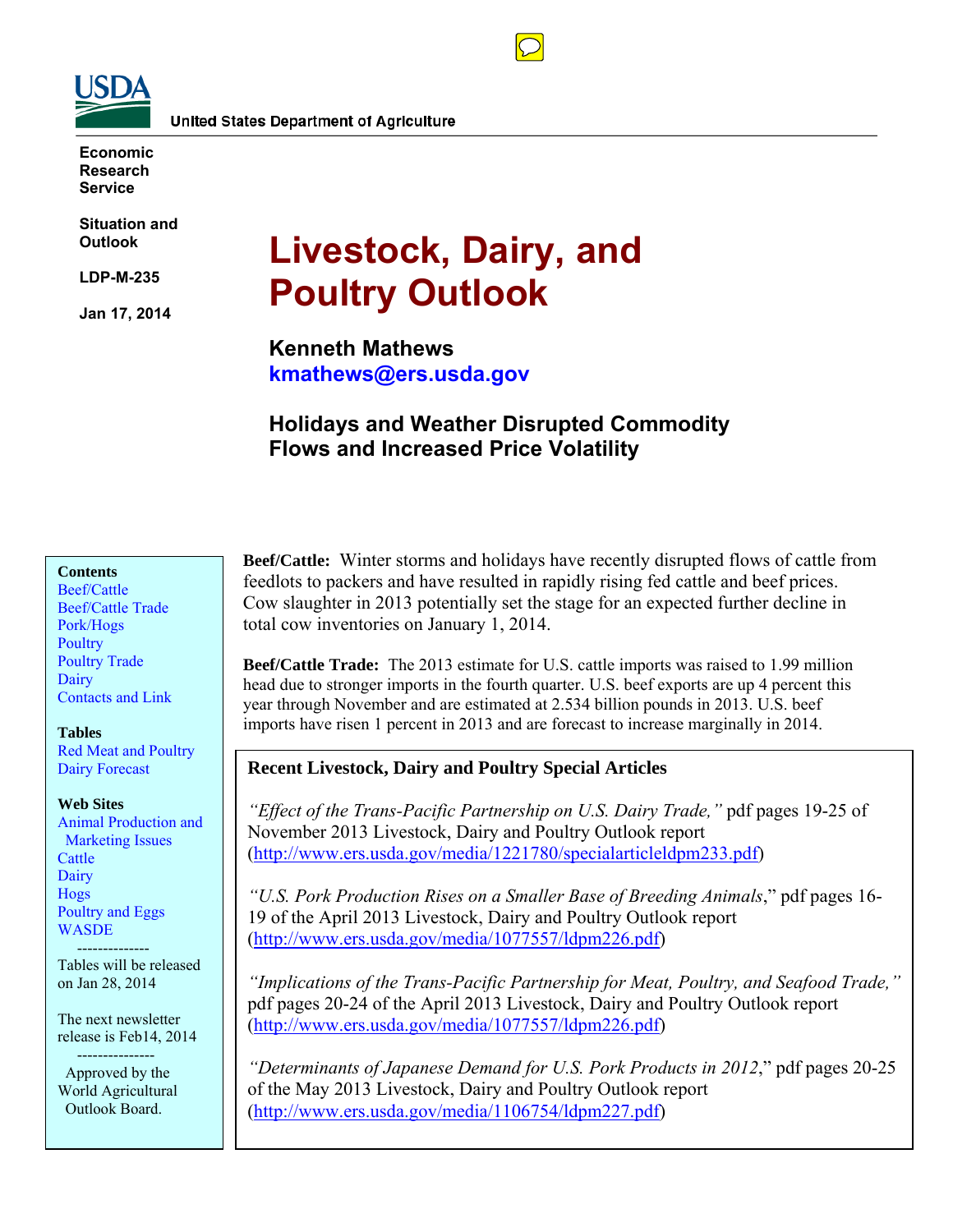**Pork/Hogs:** Higher first-half 2014 farrowing intentions indicated in the December Hogs and Pigs report, combined with expected higher slaughter weights, are expected to result in year-over-year higher pork production in 2014. However, Porcine Epidemic Diarrhea (PED) remains a significant source of production uncertainty. November exports were 2.9 percent below a year earlier. Shipments to Mexico in November were record-high.

**Poultry:** Broiler meat production totaled 3.0 billion pounds in November, a decline of 1.4 percent from the previous year. Over the first 11 months of 2013, broiler meat production reached 34.7 billion pounds, 1.6 percent higher than during the same period in 2012. Turkey meat production in November totaled 478 million pounds, down 7.2 percent from the previous year. The turkey production estimate for fourth-quarter 2013 was revised downward by 25 million pounds to 1.425 billion pounds, a decline of 7.3 percent from fourth-quarter 2012. Total turkey cold storage holdings were 219 million pounds at the end of November, down over 14 percent from the previous year, as stocks of whole birds and turkey products were lower.

**Poultry Trade:** Broiler and egg product shipments in November were up from a year ago, while turkey exports were down. Broiler shipments totaled 639.6 million pounds in November 2013, an increase of 1.6 percent from a year earlier. Turkey shipments declined 8.6 percent from a year ago, totaling 69.6 million pounds, while egg exports totaled 39.2 million dozen in November 2013, a 58.3 percent increase from last November.

**Dairy:** Cow numbers remain unchanged from December, but yields are increased fractionally from last month's forecast, raising the 2014 production estimate. 2014 exports on both a fats and skims-solids basis are raised on continued robust international demand. Prices for cheese, butter, and nonfat dry milk are raised for 2014 in light of expected demand. Correspondingly, milk prices are also raised.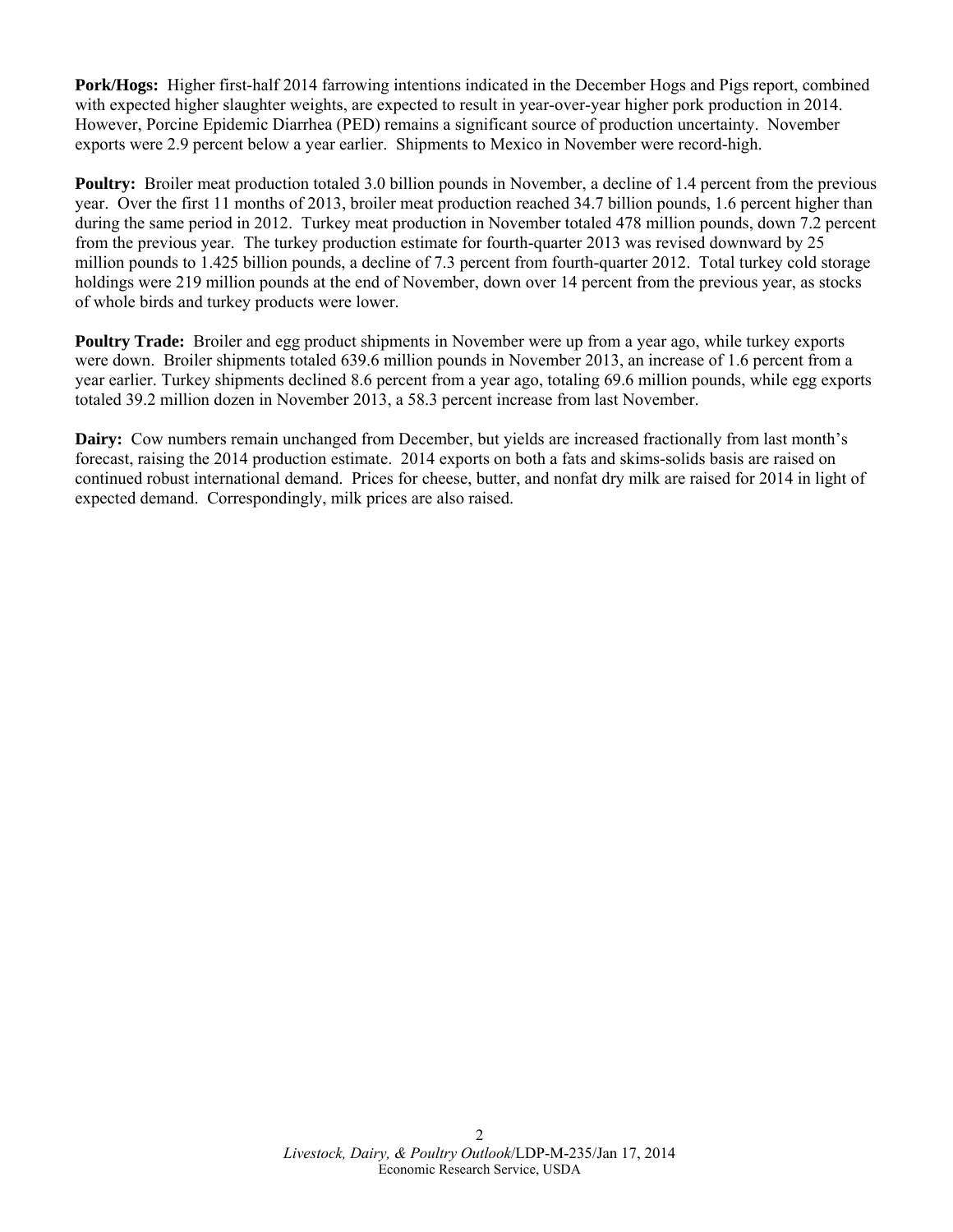## <span id="page-2-0"></span>*Cow Slaughter Likely To Affect Cow Inventories in 2014*

The extreme cold weather across much of the cattle areas of the continental United States disrupted meat processing and livestock movements to slaughter and has had a negative impact on cattle body maintenance and gains. While most of the extreme cold weather has been in the Central Plains and farther north, wheat with snow cover will likely be protected from much of the winter injury and will eventually benefit from the precipitation, while wheat without snow cover is likely to be adversely affected to some degree. These factors could increase feeding costs for most cow-calf producers, stocker operators, and cattle feeders for the short run.

Despite the likelihood of almost a 3-percent year-over-year decline in total 2013 commercial cow slaughter, the rate of total cow slaughter (ratio of slaughter to January 1 total cow inventory) appears to have continued throughout 2013, matching the high rates of 2010, 2011 and 2012. The high cow slaughter rates led to declines in cow inventories and the expectation of continuing declines in January 1, 2014, cow inventory. USDA National Agricultural Statistics Service's Cattle report is due to be released on January 31. Total annual commercial cow slaughter has exceeded 15 percent of January 1 total cow inventories in 11 of the years since 1980: the 4 consecutive years from 1983-86, 1996 (1997 was 14.99 percent), and the 6 consecutive years 2008-13.

As discussed last month, the dynamics are different for beef and dairy cows. Consistent with total cow slaughter, commercial beef cow slaughter is on track for 2013 to be the 6th consecutive year for commercial beef cow slaughter to exceed 10 percent of January 1 beef cow inventories. Since 1980, beef-cow slaughter rates equaled or exceeded 10 percent of January 1 cow inventories in 1983-89 and 1996- 97. Dairy cow slaughter is on track for the second highest rate of slaughter relative to January 1 dairy cow inventories since 1980, equaled or exceeded only in 1983-84 (1985 was only slightly below).

Along with prices for other categories of cattle, cow prices have recovered dramatically during the last few weeks. However, with livestock slaughter more erratic than usual for the end-of-year holiday season because of winter storm disruptions and the fact that both Christmas and the New Year holidays came during the middle of the week, disrupting slaughter schedules and markets, it is difficult to determine whether an upward trend is really developing. At the same time, cow prices are projected higher in 2014 because of anticipated declines in cow slaughter as a result of expected efforts to rebuild cow herd inventories.

## *Fed Cattle and Beef Prices Jump Up*

Fed cattle prices jumped significantly during the weeks following Christmas. The run-up in prices has been attributed to the possibility that packers had not lined up enough cattle ahead of the holidays to maintain sufficient supplies of beef to meet the demand. Other reasons included the weather-related disruptions in transporting cattle between feedlots and packing houses. Breakeven prices in the Southern Plains (High Plains Cattle Feeding Simulator, http://www.ers.usda.gov/dataproducts/livestock-meat-domestic-data.aspx#26180) are projected to fall below \$130 per cwt at least through April, after which weather markets will likely

> 3 *Livestock, Dairy, and Poultry Outlook/LDP-M-235/Jan 16, 2014* Economic Research Service, USDA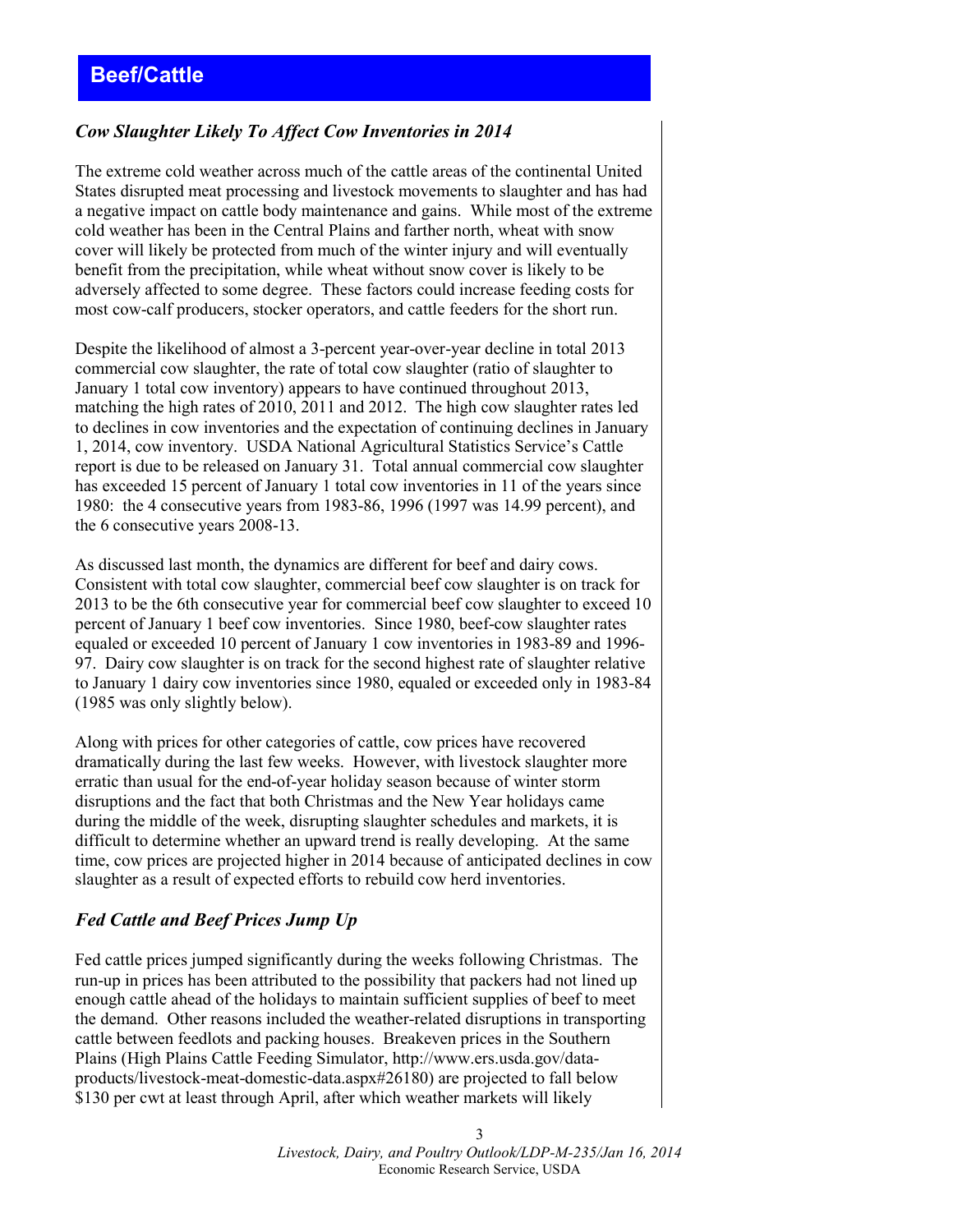introduce some uncertainty. While fed cattle prices remain at or above \$130 per cwt, cattle feeding margins should continue to be positive.

As we discussed in last month's write-up, dressed weights for all cattle could average higher in 2014 than they were in 2013 for several reasons. Lower priced corn will provide incentives for keeping cattle on feed longer, increasing dressed weights. More steers and fewer cows and heifers in the slaughter mix could also result in a tendency for dressed weights to be higher. However, pulling cattle forward—placing them in feedlots at younger ages and lighter weights due to anticipated lower numbers of available feeder cattle and because of a positive relationship between placement weight and final weight—could mitigate the weight-increasing effects of lower feed prices and more steers in the slaughter mix.

Packer margins will improve—despite the significant increases in fed cattle prices and slower moving cutout values—if increases in cutout values sufficiently surpass increases in fed cattle prices. This could occur if cutout values continue to increase significantly beyond the addition of roughly \$2 per cwt that the USDA Agricultural Marketing Service introduced early this month by changing the way primal cuts are categorized for cutout values. Currently, the weekly moving average cutout values continue to move up, which should be supportive of the whole cattle feedingmeatpacking complex.

Retail beef prices are expected to average higher in 2014 than they did in 2013. However, consumer acceptance of the higher prices will be influenced to some degree by the anticipated increase in pork and poultry supplies.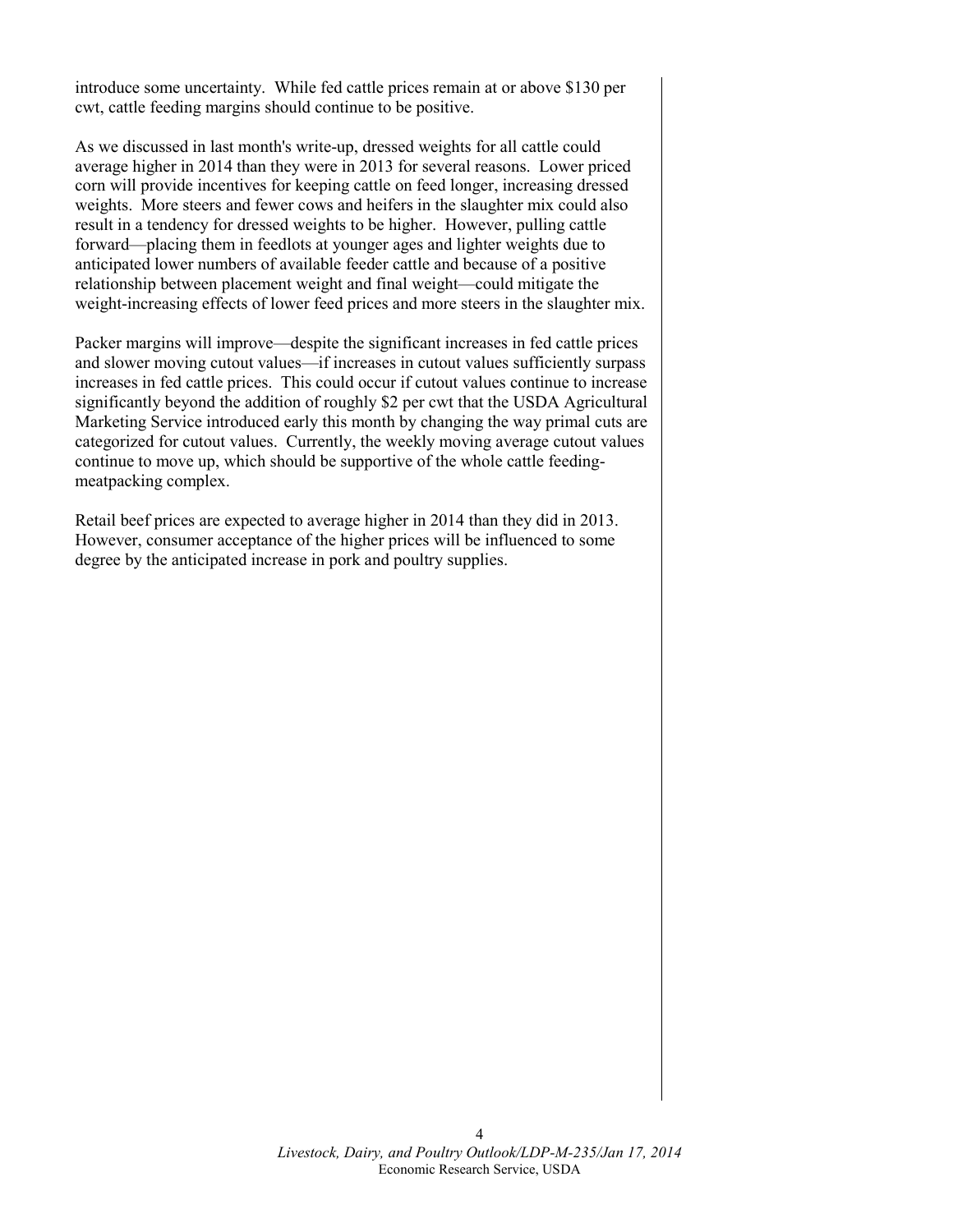# <span id="page-4-0"></span>**Beef/Cattle Trade**

#### *Cattle Imports Accelerate*

Through November, U.S. cattle imports were 16 percent below year-earlier levels as falling shipments from Mexico (-37 percent) outweighed higher imports from Canada (+22 percent). Imports from Mexico were slow to start the year after several years in which drought caused herd liquidation. During the first half of 2013, imports from Mexico were down 45 percent. Imports have strengthened in the fourth quarter as shipments typically rise this time of year due to diminished forage availability in Mexico. Due to stronger imports from Mexico and sustained imports from Canada, the 2013 estimate of cattle imports was raised 25,000 head from last month to 1.99 million. While nearly all cattle from Mexico are feeders, feeder cattle accounted for only 21 percent of imports from Canada in 2012. This number rose to 31 percent in 2013 through November due to strong U.S. demand and comparatively lower prices for feeder cattle in Canada. Cattle imports in 2014 are forecast at 1.95 million head, 2 percent lower than in 2013. Imports from Mexico are expected to decline for the second year in a row as inventories there remain tight. Strength in feeder cattle imports from Canada is likely to continue but may be offset by lower imports of slaughter cattle.

#### *Beef Import Forecast Raised in 2014*

U.S. beef imports through November are up 1 percent year-over-year and are estimated to have been 2.254 billion pounds for the year. Imports have risen this year from New Zealand (+7 percent), where an early-season drought led to higher cattle slaughter and beef production. Production rose for the same reason in Australia, but imports have fallen 6 percent due to rising demand from China. While China accounted for 3 percent of Australian beef exports in 2012, China's share has risen to 13 percent through November due to Chinese consumers' stronger demand for beef. Imports have also fallen from Canada (-2 percent), another top supplier of U.S. beef imports. The 2014 forecast for U.S. imports was raised to 2.285 billion pounds due to recent strength in imports. The forecast for 2014 represents only a small increase in shipments from 2013 as supply will be constrained in many markets that export to the United States. Production is expected to decline slightly next year in Australia, the top source for U.S. beef imports in 2012 and 2013. Competition for Australian beef is likely to remain as demand continues to rise in Asia.

#### *Beef Exports Strong to Asia*

U.S. beef exports through November are up 4 percent for the year, largely due to strong growth in exports to Asia. The volume of exports has risen most to Japan (+48 percent) as import restrictions were relaxed in 2013 to allow for imports of U.S. beef from cattle aged less than 30 months. While beef consumption is flat in Japan, relaxed import restrictions have allowed the United States to take some market share from Australia. Exports have also risen through November to Hong Kong (+71 percent), Taiwan (+82 percent), and Mexico (+9 percent). Exports to Mexico have increased this year as Mexican beef production declined. Due to stronger demand from Asia and Mexico, the estimate of 2013 U.S. exports was raised to 2.534 billion pounds. The 2014 forecast was raised to 2.335 billion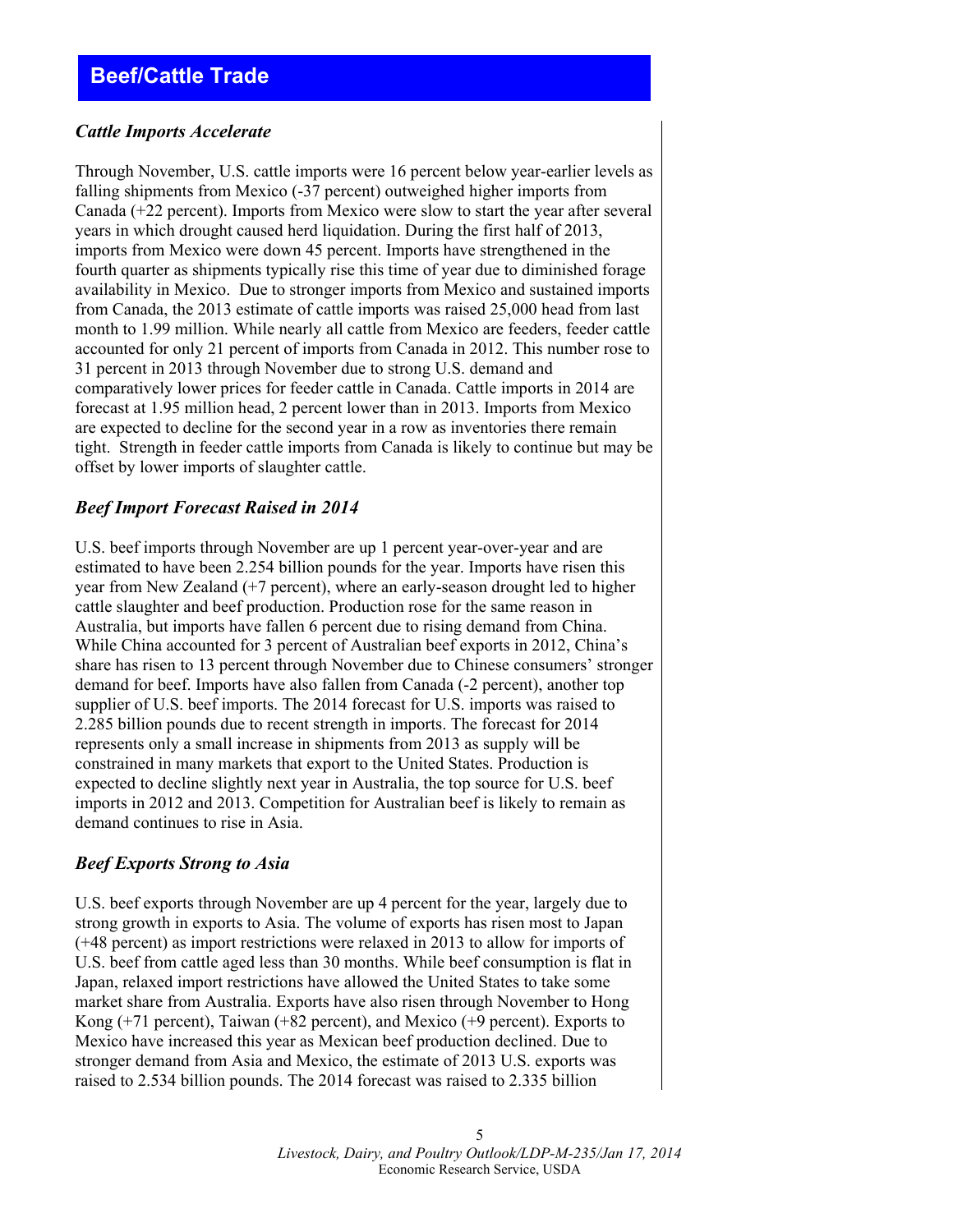pounds, but overall exports are forecast to fall 8 percent next year as U.S. production declines due to lower cattle inventories.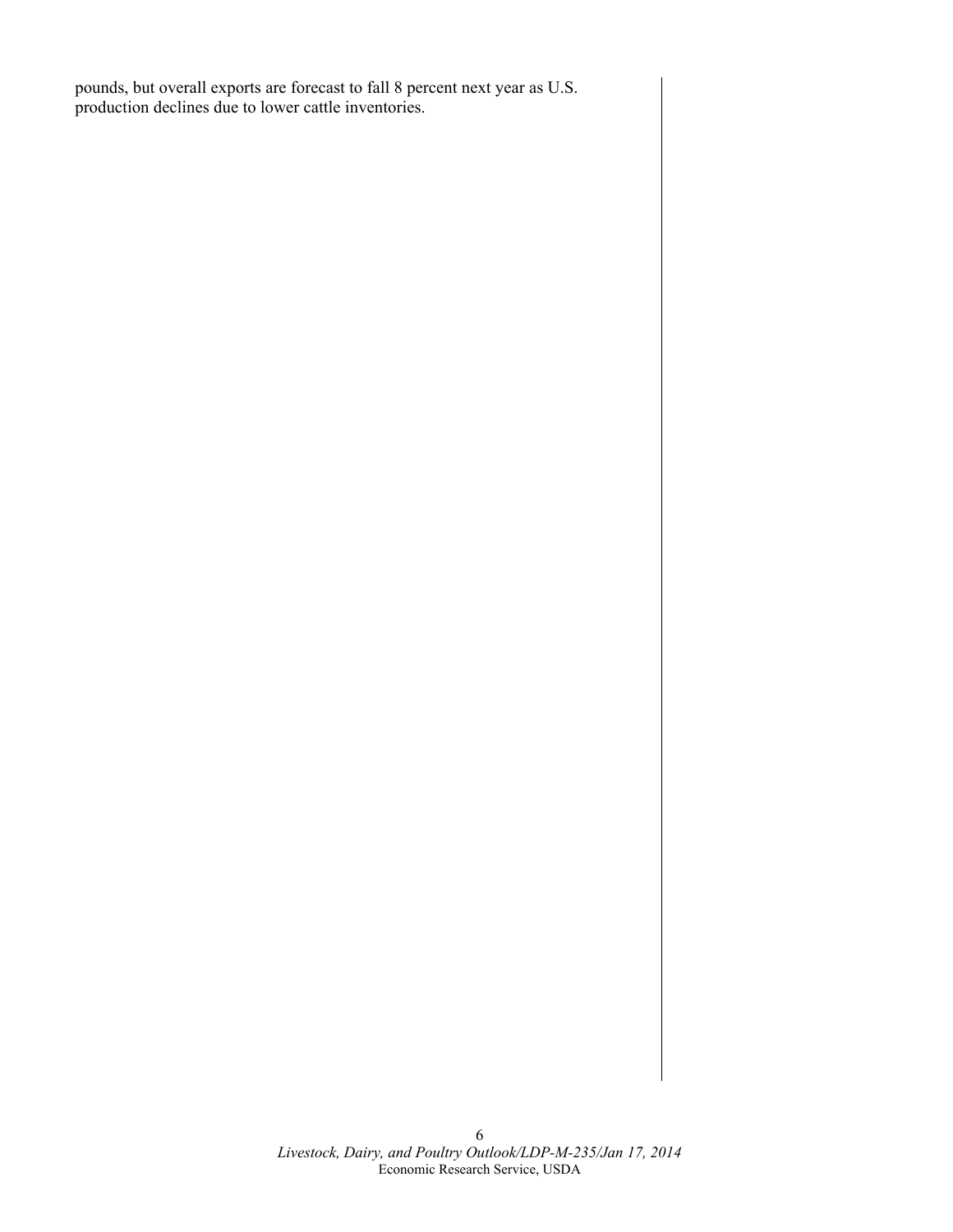# <span id="page-6-0"></span>**Pork/Hogs**

## *Quarterly Hogs and Pigs Report Revises Inventories and Indicates Disease Presence*

Typically, releases of the Quarterly Hogs and Pigs report series are greatly anticipated by the U.S. pork industry for their nationwide perspective on animal numbers. The December report was probably more anticipated than usual after lower than expected fall 2013 slaughter numbers and detection of Porcine Epidemic Diarrhea (PED) in the U.S. swine herd. The Quarterly Hogs and Pigs report issued on December 27 met expectations by providing extensive revisions to 2013 inventories and by giving some first indications of how PED may be affecting the U.S. pork industry.

The December report revised first-half 2013 farrowings downward, one effect of which was to bring succeeding inventories into line with observed second-half 2013 slaughter numbers. First-half farrowings were lowered 2.8 percent from 5.765 million farrowings in 1H13 (December 2012-May 2013) to 5.605 million farrowings. The record-high first-half litter rate—10.19 pigs per litter—was left unchanged. Lower first-half farrowings translated into lower market hog inventories for March, June, and September. Reductions in March and June market hog inventories were concentrated in the lighter weight categories. Changes in the September 1 market inventory were concentrated in the higher weight category, which in turn comports better with observed fall slaughter numbers.

The December report estimated that September-November farrowings, at 2.882 million head, were just slightly below those of a year earlier. And while the reported litter rate of 10.16 pigs per litter was slightly above a year earlier, the September-November litter rate grew at a slower pace than the trend established earlier in the decade. The red point in the figure below—closer to 10.3 pigs per litter—is more consistent with growth dynamics of the recent past. Because PED is known to strike very young animals—with mortality rates of up to 100 percent—the September-November litter rate may be picking up effects of PED in the breeding herd.

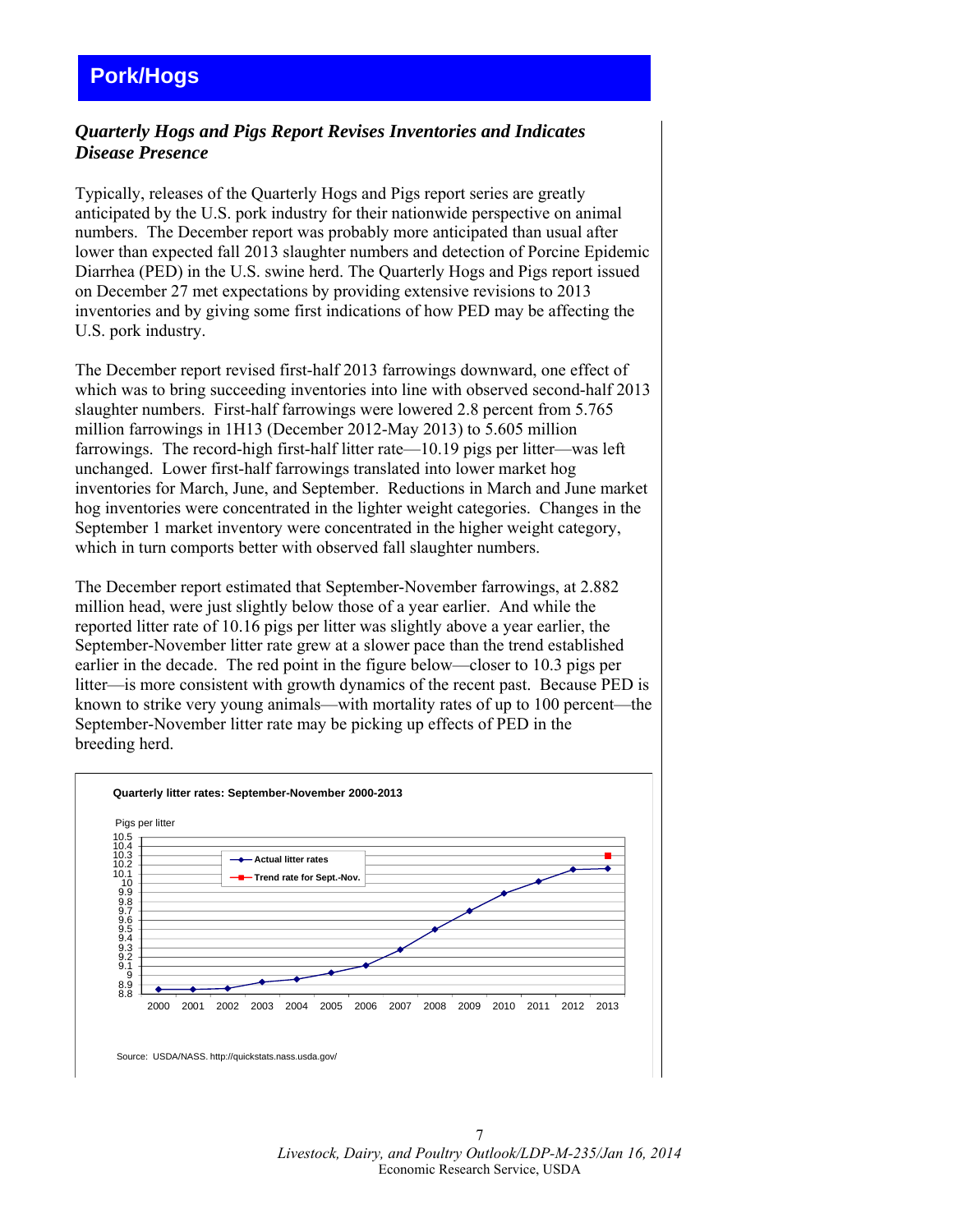The PED epidemic may also be showing up in the lowest weight class of the December 1 market hog inventory. On December 1, 2013, the under-50-pound weight class was 1.3 percent below a year earlier. The report also indicates that States reportedly hit the hardest by PED showed the steepest year-over-year declines in under-50-pound pig inventories: Iowa's December 1, 2013, inventory of under-50-pound animals is 3.3 percent below its December 1, 2012, inventory. North Carolina's under-50-pound pig inventory is 10.6 percent below a year ago, and Oklahoma's is down 30 percent from December 2012. The vulnerability of young pigs to PED suggests that the disease is having a demonstrable effect on national pig numbers.

## *Despite PED Indications, December Hogs and Pigs Report Numbers Point to Higher Pork Production in 2014*

Although the December report provides some evidence that PED may be affecting breeding herd efficiencies and contributing to lower market hog inventory numbers, the disease's potential —a very real one—to reduce pork production in early 2014 is not significantly reflected in animal numbers reported in the December report. Moreover, other factors, such as producers' farrowing intentions and sharply higher live weights, point to higher pork production in 2014.

The December report indicates that producers intend to farrow 1.4 percent more females in the first half of 2014. Continued higher farrowings in 2014, combined with relatively slow growth in litter rates, is expected to result in a 2 percent higher pig crop for the year. Moreover, lower feed costs and excess barn space—perhaps another consequence of PED—are providing significant incentives to producers to add weight to slaughter hogs. USDA data on live weights of Federally Inspected hogs for slaughter show that since 2000, the average gain in slaughter weights between June and December averaged 3.62 pounds. In 2013, live weights of FI slaughtered hogs increased by 9.25 pounds (see figure below). So, while estimated commercial slaughter numbers are expected to increase only fractionally in 2014, higher average dressed weights are expected to contribute to increases in pork production of just under 2 percent in 2014.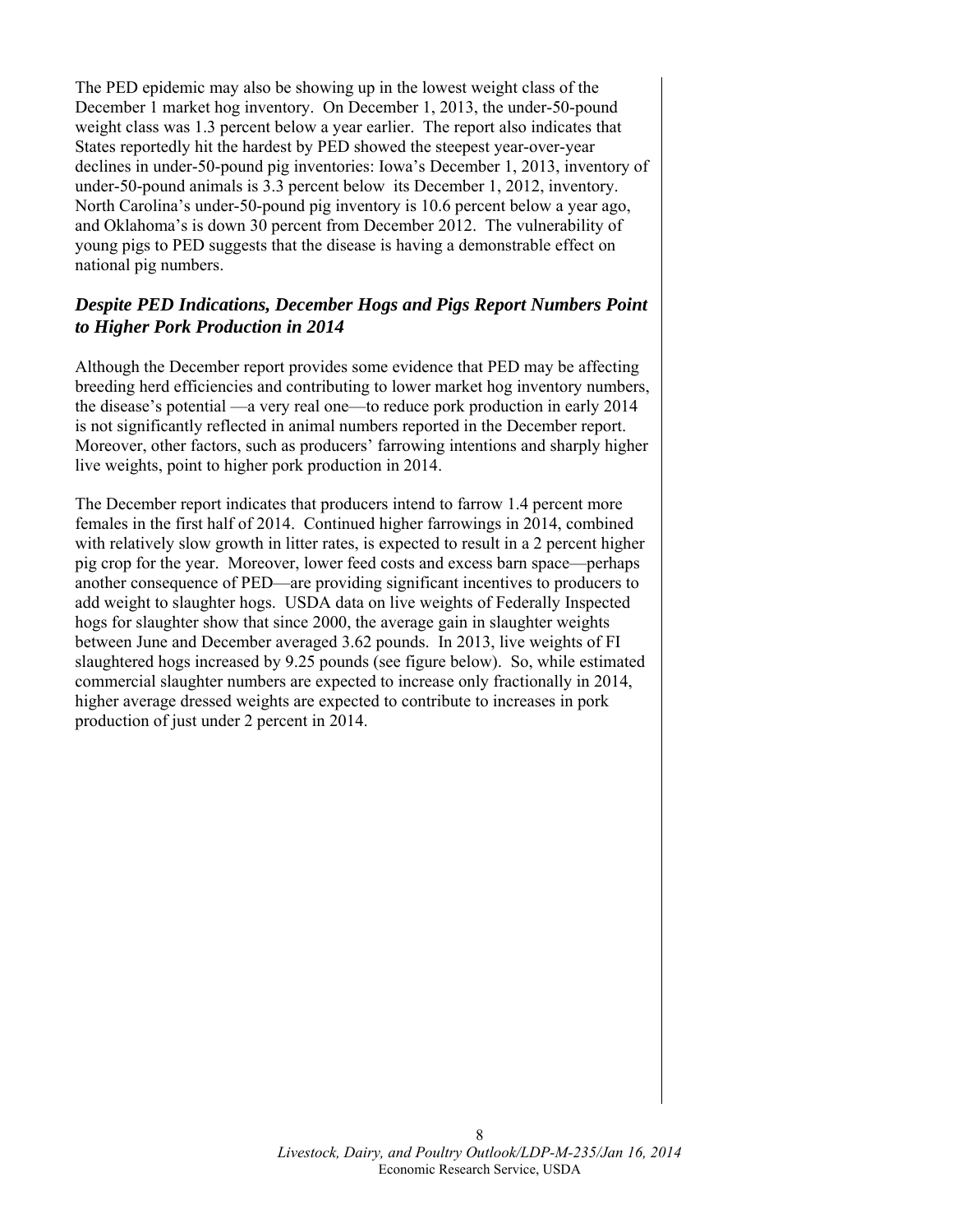

Average prices of 51-52 percent lean live-equivalent hogs are expected to average \$61-\$63 per cwt in the first quarter of 2014, about 5 percent above the same period last year. Although hog prices are expected to decline almost 3 percent year-overyear for 2014, quarterly feeding spreads—calculated with expected (USDA) prices of corn, 48 percent soybean meal, and 51-52 percent lean live-equivalent hogs—are positive, suggesting that lower feed costs will more than offset year-over-year lower hog prices in 2014.

## *December Exports Lower Than a Year Ago*

U.S. companies exported 453 million pounds of pork to foreign destinations in November, almost 3 percent below a year ago. Lower exports are largely attributable to generalized weakness in important Asian markets. November exports to Japan, South Korea, and the Philippines were all year-over-year lower in November. While China/Hong Kong was the third largest foreign market in November, shipments to China (42 million pounds) were almost 11 percent below a year ago. Larger shipments to Hong-Kong (15 million pounds) helped to boost China/Hong Kong into the third position, ahead of the recent occupant of the position, Canada. Shipments to Canada were more than 9 percent below a year ago. Mexico was the largest foreign market in November. In fact, Mexico's November purchases of U.S. pork represented the highest volume ever shipped to Mexico. The 10 largest foreign markets for U.S. exported pork in November are listed below.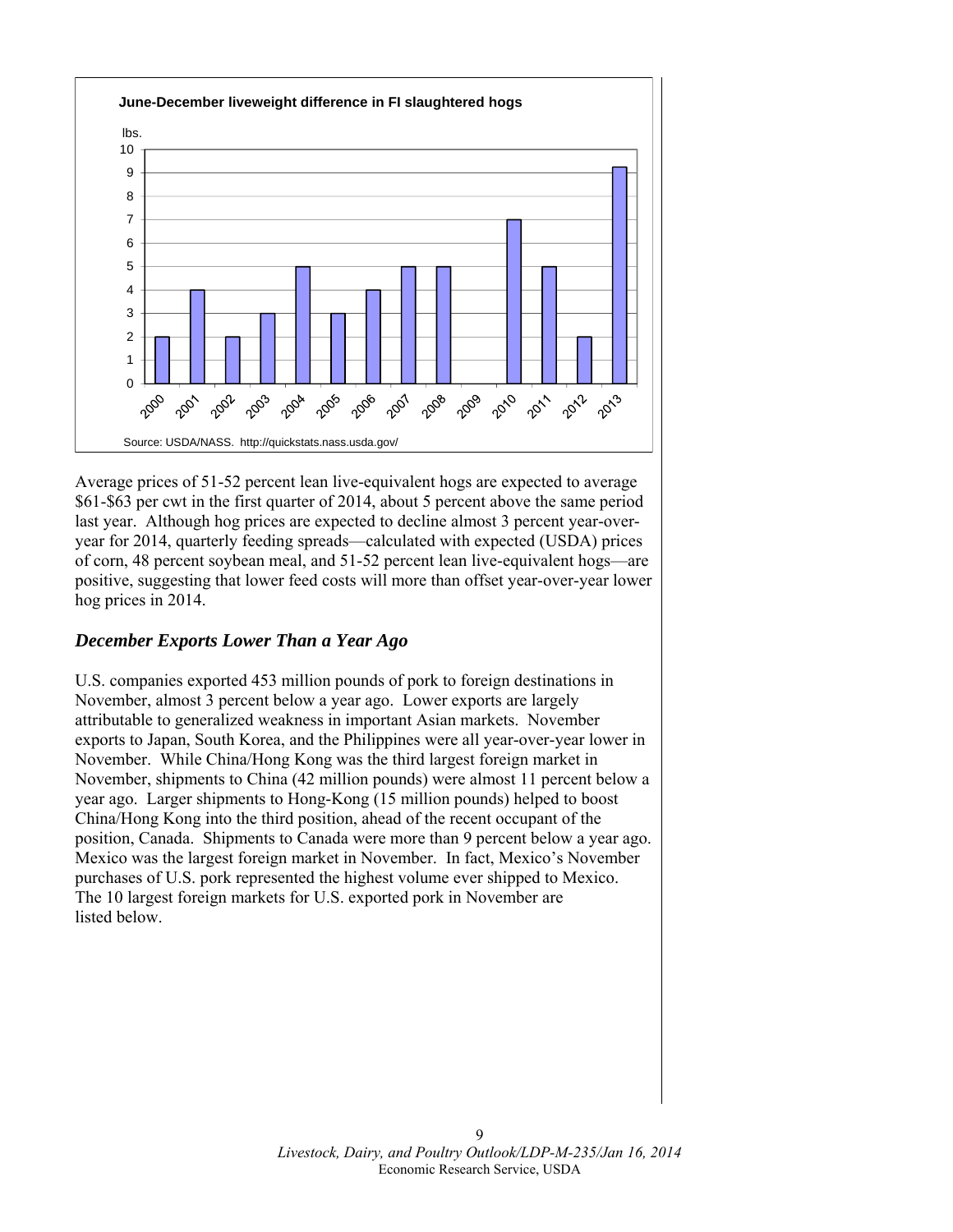#### **U.S. pork exports to 10 largest foreign markets in November 2013**

|              |                    | 2013          | 2012                       |         |  |  |  |  |
|--------------|--------------------|---------------|----------------------------|---------|--|--|--|--|
|              |                    |               | November November % change |         |  |  |  |  |
|              |                    | $(mil.$ lbs.) | (mil. lbs.)                |         |  |  |  |  |
|              | World              | 453           | 467                        | $-2.9$  |  |  |  |  |
| 1            | Mexico             | 122           | 101                        | 20.7    |  |  |  |  |
| $\mathbf{2}$ | Japan              | 108           | 109                        | $-1.2$  |  |  |  |  |
| 3            | China\H.K.         | 56            | 51                         | 11.0    |  |  |  |  |
| 4            | Canada             | 52            | 57                         | $-9.2$  |  |  |  |  |
| 5            | S. Korea           | 30            | 42                         | $-30.1$ |  |  |  |  |
| 6            | Australia          | 16            | 16                         | 0.1     |  |  |  |  |
| 7            | Colombia           | 14            | 6                          | 137.8   |  |  |  |  |
| 8            | Chile              | 9             | 4                          | 96.7    |  |  |  |  |
| 9            | <b>Honduras</b>    | 8             | 5                          | 71.7    |  |  |  |  |
| 10           | <b>Philippines</b> | 6             | 8                          | $-23.4$ |  |  |  |  |

Source: USDA\ERS. http://w w w .ers.usda.gov/data-products/livestock-meat-international-trade-data.aspx

**Errata:** On January 17th, the January 2014 *Livestock, Dairy, and Poultry Outlook* report was corrected to include missing numbers for U.S. pork exports to the world, on page 10. The missing numbers were 453million pounds for 2013 and 467million pounds for 2012. An error in beef production numbers in the "U.S. red meat and poultry forecasts" table on page 20 was also corrected. This correction changes first-quarter 2014 beef production to 5,830 million pounds and annual 2014 beef production to 24,320 million pounds.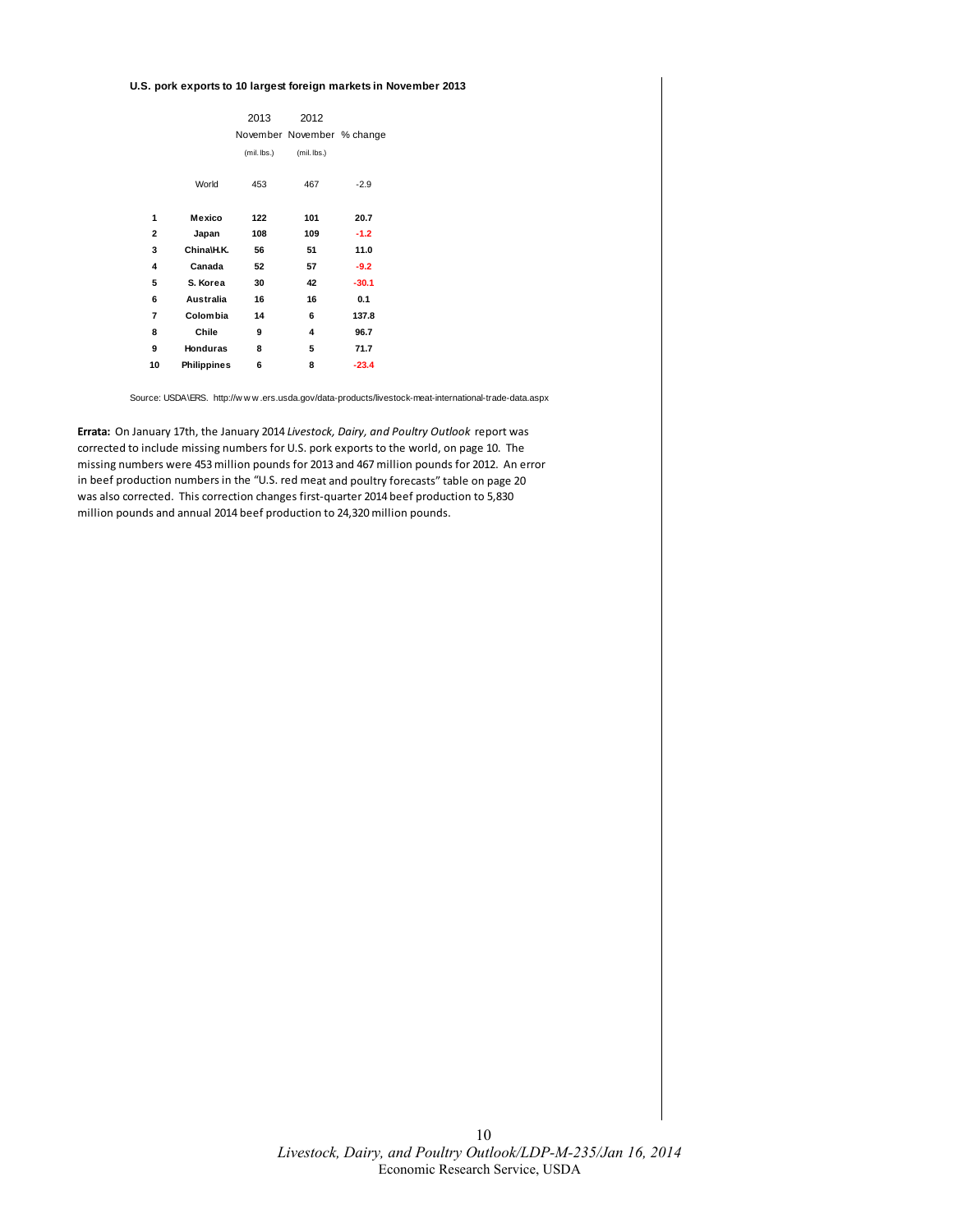# <span id="page-10-0"></span>**Poultry**

## *November Broiler Production Falls 1.4 Percent*

Broiler meat production totaled 3.0 billion pounds in November, a decline of 1.4 percent from the previous year. Over the first 11 months of 2013, broiler meat production reached 34.7 billion pounds, 1.6 percent higher than during the same period in 2012. The decrease in broiler meat production in November was due chiefly to one less slaughter day in November 2013 than in the previous year. The total number of broilers slaughtered in November was 655 million birds, a decrease of 2.8 percent from November 2012. The decline in the total number of birds slaughtered was partially offset by an increase of 1 percent in their average weight to 6.01 pounds. This is the second consecutive month that average broiler weights have been over the 6-pound level. Average weights at slaughter have been higher in all 11 months so far in 2013. With higher numbers of broiler chicks being placed for growout and continued growth in average broiler weights anticipated, the production estimate for 2014 is 38.9 billion pounds, 3 percent higher than the expected total for 2013.

The number of chicks placed for growout over the last 5 weeks has averaged 164.8 million, 1 percent higher than during the comparable period a year earlier. On a monthly basis, the number of chicks hatched for growout (reported in the NASS Chicken and Eggs report) in November was 709.8 million, 2.3 percent higher than a year earlier. The number of chicks hatched for growout has been higher than a year earlier for the last 6 months, and this is expected to continue through the end of 2013 and into 2014.

#### *Broiler Stocks Higher in November*

At the end of November, broiler stocks totaled 692 million pounds, up 7.1 percent from the same period in 2012. Broiler stocks have been higher than the previous year during the first 11 months of 2013, as higher production has resulted in growing cold storage holdings. With continued gains in production forecast for the end of 2013, the estimate for 2013 ending cold storage holdings was increased by 25 million pounds to 700 million, 7.5 percent higher than at the end of 2012. While overall cold storage holdings of broiler products have been higher than the previous year over the first 11 months of 2013, changes in the quantity of broiler cold storage holdings for individual products has varied widely. Cold storage holdings of whole birds totaled 22 million pounds at the end of November, 87 percent higher than a year earlier. Cold storage holdings were also much higher for drumsticks, leg quarters, thighs and thigh meat, and wings. Higher stocks of leg quarters and wings accounted for the majority of the increase in overall broiler stocks. Partially offsetting these gains were lower holdings of breast meat, leg meat, and other unclassified broiler products. Higher general cold storage holdings for broiler products are forecast to continue through the first three quarters of 2014, but by the end of 2014 broiler stocks are expected to be slightly lower than the previous year.

## *Broiler Prices Lower*

With generally higher production over the last several months and higher overall cold storage levels, prices for many broiler products have fallen. Most of this decline has come over the last several months as year-over-year average prices for

> 11 *Livestock, Dairy, and Poultry Outlook/LDP-M-235/Jan 17, 2014*  Economic Research Service, USDA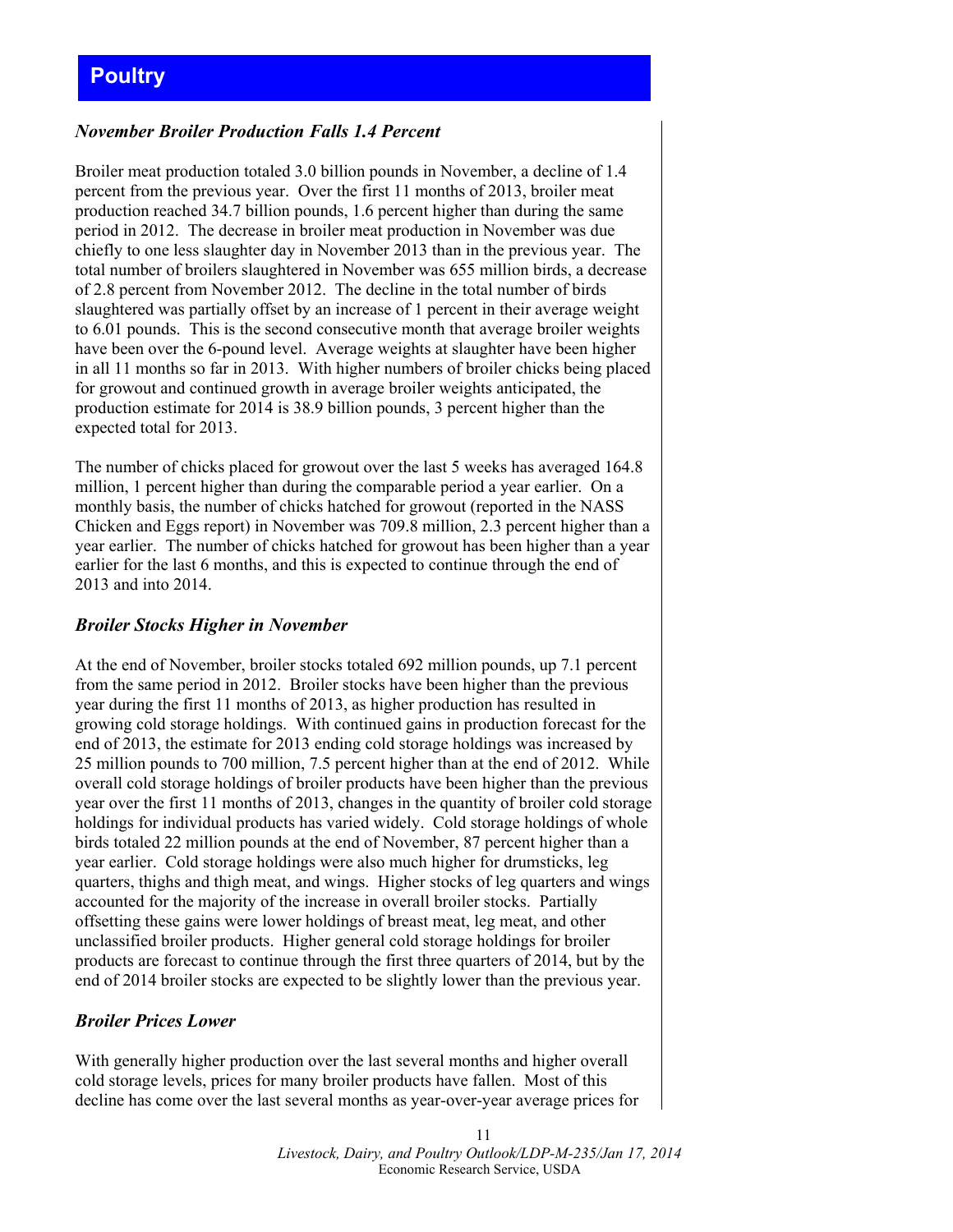2013 were lower for many broiler products. Wholesale prices for whole broilers averaged \$0.95 per pound in December, 3 percent lower than in December 2012, but the annual average for 2013 was \$1.00 per pound, a 15-percent gain from the 2012 average of \$0.87 per pound. The pattern was very similar for boneless/skinless (B/S) breasts, with the December average 3 percent below the previous year, but with the annual average 15 percent higher. This pattern of price changes was also similar for B/S thighs.

Many of the price changes at the wholesale level are a reflection of the stocks changes over the last several months. With cold storage holdings at the end of November much higher than a year earlier (up 64 percent), prices of leg quarters fell, with the December 2013 average at \$0.42 per pound, a decline of 17 percent from the previous year. Prices for wings have also fallen sharply compared with the previous year. Average prices in December were \$1.20 per pound, down 37 percent from the previous year. Much of this drop can be attributed to increases in cold storage holdings, which at the end of November were 36 percent higher compared with the same period in 2012. In past years, wholesale wing prices have gradually strengthened in the fall and peaked in late January or early February. With the much higher level of cold storage holdings, wholesale wing prices are not as likely to reach their levels of past years. With higher stock levels to start the year and higher production expected, broiler prices are expected to be under some downward pressure. The extent of the pressure will depend on the impact general domestic economic conditions and higher beef prices have on the demand for broiler products.

## *Turkey Production Falls in November*

Turkey meat production in November totaled 478 million pounds, down 7.2 percent from the previous year. Over the first 11 months of 2013, turkey production has totaled 5.4 billion, 2.6 percent less than during the same period in 2012. Due to the declines in turkey production in both October and November, turkey production in fourth-quarter 2013 has been revised downward by 25 million pounds to 1.425 billion pounds, a decline of 7.3 percent from fourth-quarter 2012. Production in first-quarter 2014 was also reduced. In this, case the reduction was 20 million pounds, down to 1.39 billion, a 4.7 percent decline from first-quarter 2013. Turkey production is expected to be below the previous year through the first half of 2014 and then become higher in the second half.

In November, the number of turkeys slaughtered was 20.9 million, down 6 percent from the previous year. As with broilers, the number of turkeys slaughtered was impacted by one less slaughter day in November 2013 than a year earlier. The decline in the number of turkeys slaughtered was compounded by a decline in the average weight at slaughter to 28.6 pounds, a drop of 1.3 percent from the previous year. This was the first time that average weights had declined on a year-over-year basis since May 2012.

## *Turkey Stocks Fall to 219 Million Pounds*

Total turkey cold storage holdings were 219 million pounds at the end of November, down over 14 percent from the previous year. The declines in cold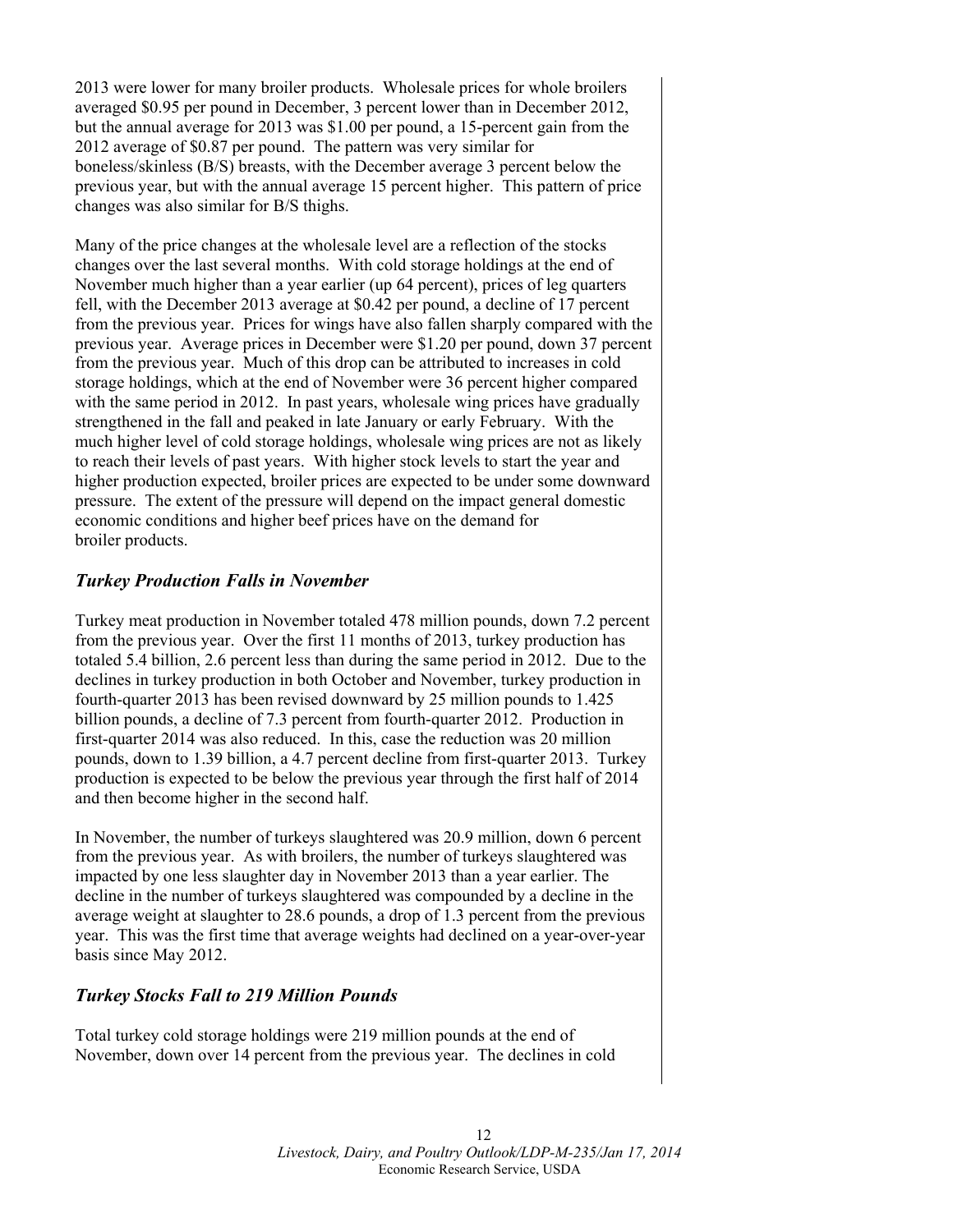storage holdings resulted from declines in stocks of whole birds and turkey products. Whole bird cold storage holdings totaled 61 million pounds, down 22 percent from a year earlier. The lower total for whole birds differed widely for toms and hens. Cold storage holdings of whole toms totaled 44 million pounds, an increase of 13 percent from a year earlier, while stocks of whole hens declined to 17 million pounds, down 57 percent from the previous year. The lower overall stock level for whole birds is expected to place some upward pressure on whole turkey prices (especially hens), although prices traditionally decline after the Thanksgiving holiday through the beginning of the year. Stocks of turkey parts also decreased in November to 158 million pounds, 11 percent lower than a year earlier. Stocks of turkey products decreased in several categories, but the largest decreases were for breast meat and unclassified products. Breast meat stocks totaled 45 million pounds, 8 percent lower than a year earlier, and stocks of unclassified products totaled 63 million pounds, down 18 percent from the previous year. The falling stocks and lower production at the end of 2013 and into the first half of 2014 are expected to place upward pressure on prices as long as the export market remains solid and economy continues on its upward pace.

#### *Turkey Prices Lower*

 Wholesale prices for frozen whole hens averaged \$1.04 per pound in December, 5 percent higher than in December 2012. With lower levels of stocks of whole frozen hens, prices for this product are expected to be slightly higher than the previous year in first-quarter 2014. Stocks of frozen whole toms were still considerably higher than the previous year, and prices in December reflected this. The average wholesale price for frozen toms in December was \$1.02 per pound, 1.4 percent higher than in December 2012. Over the first 11 months of 2013, prices for both hens and toms had been below the previous year on a year-over-year basis. Prices in 2014 are expected to have some upward pressure, but this will be subject to a number of factors. Chief among the factors will be how fast turkey production starts to recover with the lower feed costs that growers are expected to face in 2014. Other factors are likely to be domestic economic conditions and the impact of lower cost broiler products and their ability to substitute for turkey products, especially in the export market.

The lower production over the last three quarters of 2013 has gradually led to falling cold storage levels and higher prices for most turkey products. In November, prices for drumsticks, full-cut wings, B/S breasts, thighs, and mechanically separated meat were all higher than the previous year. In the case of drumsticks, full-cut wings, and mechanically separated meat, the increases were substantial (at least 39 percent higher). The two turkey parts for which prices were lower were breasts and V-type wings. The November price for breast meat was \$1.26 per pound, down 11 percent from a year earlier and V-type wings averaged \$0.66 per pound, down 19 percent from the previous year. Prices for most turkey products are expected to be under some upward pressure during the first half of 2014.

## *Egg Production Higher*

Table egg production continued to increase in November, rising to 579 million dozen, up 1.4 percent from the previous year as strong prices during most of the fall encouraged producers to expand. The increase in production was a combination of

> 13 *Livestock, Dairy, and Poultry Outlook/LDP-M-235/Jan 17, 2014*  Economic Research Service, USDA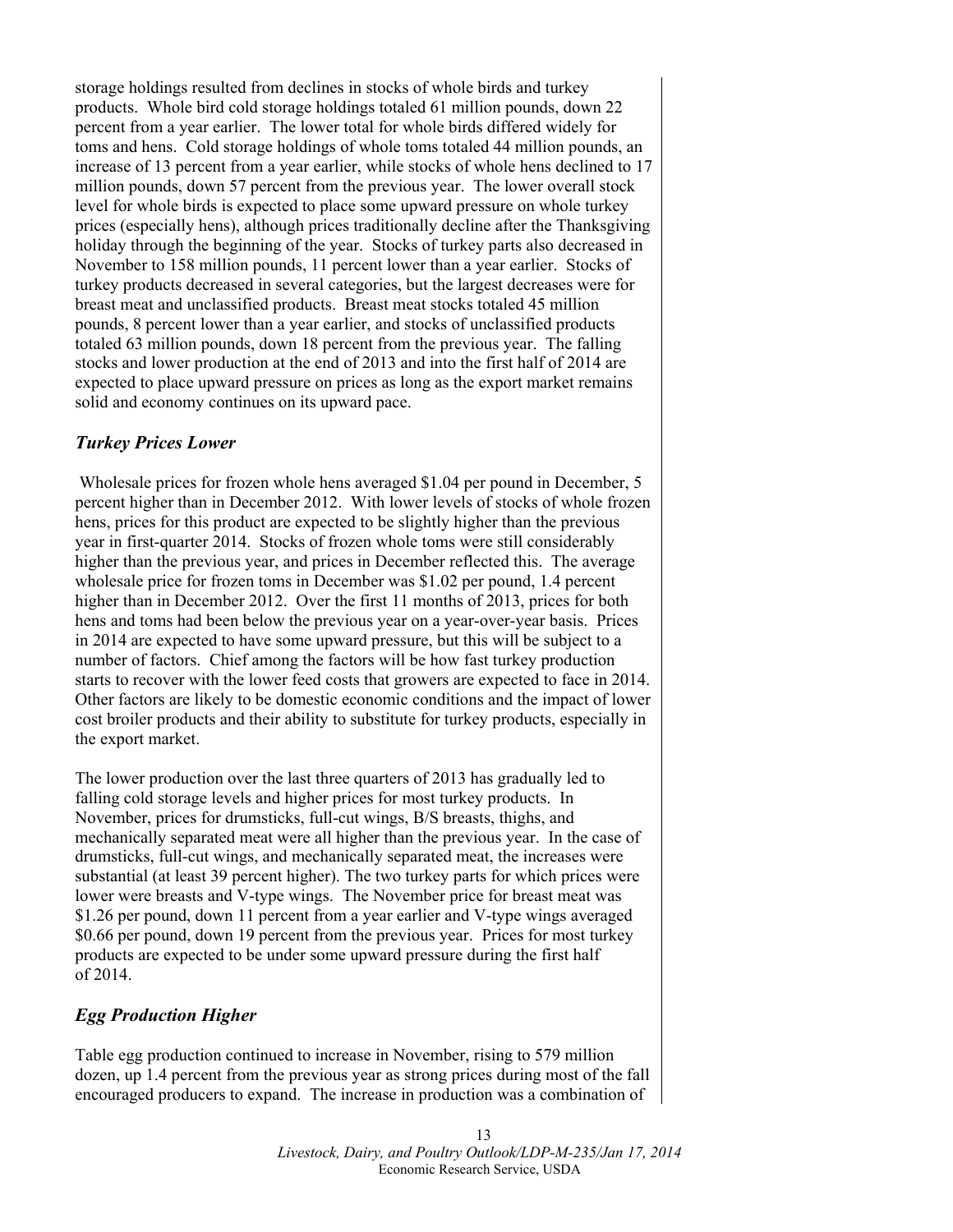a small increase in the number of hens in the table egg flock and a slightly higher average rate of lay. The number of birds in the table egg flocks rose to 295 million birds, up slightly less than 1 percent, and the rate of lay for the table egg flocks was 23.6 eggs per month, up 0.6 percent. With strong prices through fourth-quarter 2013 and falling prices for major feed components, egg producers are expected to continue to expand output. The table egg production forecast for 2014 is 6.97 billion dozen, up 1.6 percent from 2013.

With expanding broiler production, hatching egg production has been higher than the previous year through almost all of 2013. Production of hatching eggs in November totaled 86 million dozen, up 2.9 percent from a year earlier. Production in fourth-quarter 2013 is estimated at 265 million dozen, 3.9 percent higher than a year earlier. With broiler production expected to grow in 2014, hatching egg production is also expected to expand, with production in 2014 forecast at 1.09 billion dozen, 2.7 percent higher than the previous year.

## *Eggs Prices Higher in Fourth Quarter*

Demand for eggs remained strong in December, with egg prices averaging around \$1.56 per dozen, pushing the average for fourth-quarter 2013 to \$1.43 per dozen, an increase of 11 percent from the previous year. In early January 2014, egg prices began to fall seasonally and prices in first quarter 2014 are forecast at \$1.16 to \$1.20 per dozen, down somewhat from a year earlier. With expected higher production and lower feed costs, wholesale egg prices in 2014 are expected to average 8 percent lower than the previous year.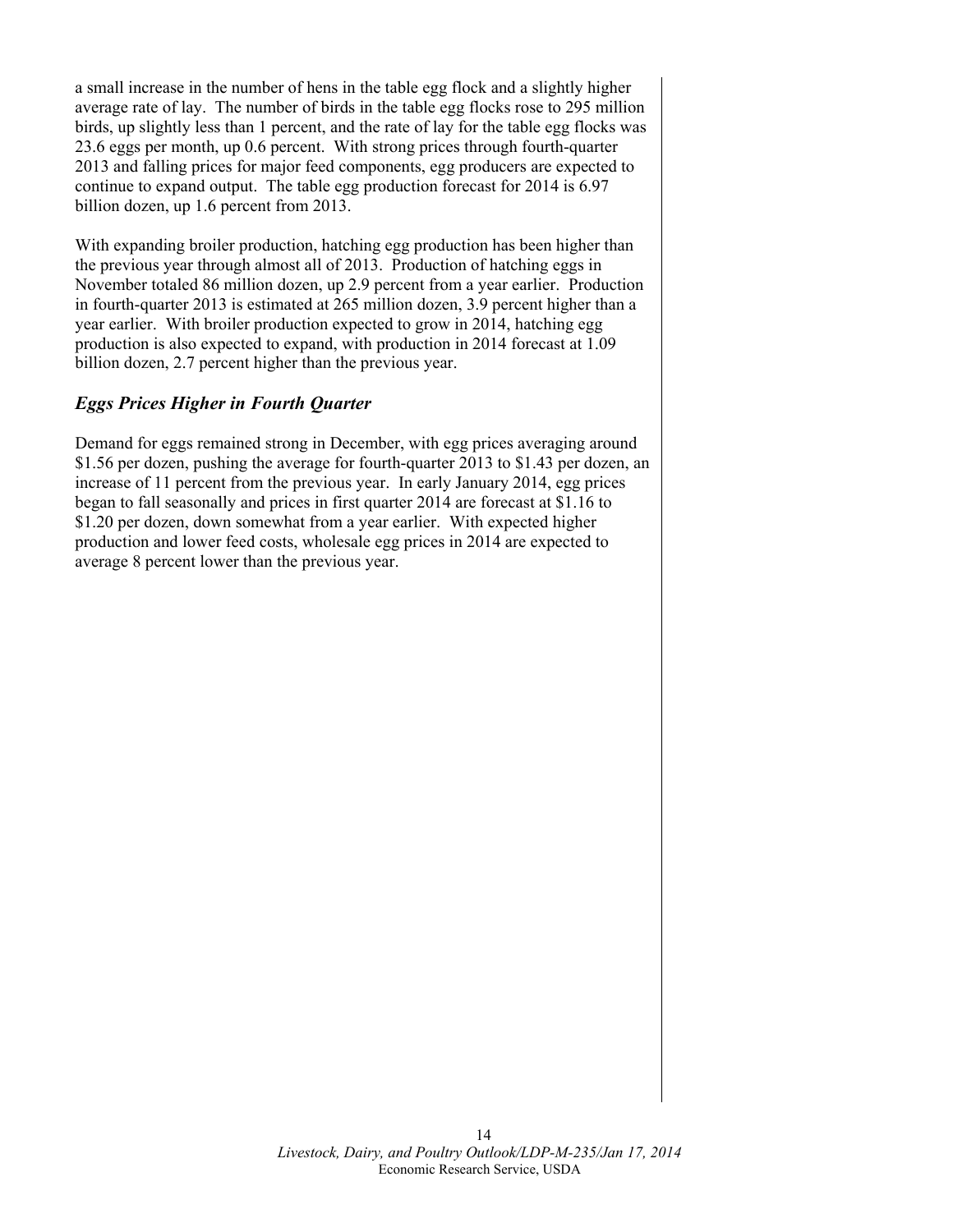#### <span id="page-14-0"></span>*Broiler Shipments Steady in November*

Broiler shipments in November 2013 increased 1.6 percent from a year earlier, totaling 639.6 million pounds. Top export partners in November included Mexico, Russia, Angola, Canada, and Iraq, with Mexico leading with 110.1 million pounds shipped in November. The second highest export market was Russia, with 65.2 million pounds shipped, followed by Angola with 37.5 million pounds. Canada and Iraq finished fourth and fifth, with exports totaling 32.1 and 24.9 million pounds, respectively. Destinations with significant quantity increases in U.S. broiler shipments in November included Iraq, Taiwan, Vietnam, Russia, Georgia, and Hong Kong, all receiving an increase of more than 5 million pounds of broiler shipments in November 2013 over the prior year. The increase for Iraq was 14.7 million pounds, a 143-percent increase over November of last year. Taiwan and Vietnam also exceeded 100-percent growth, with 13.1 and 8.7 million pound increases, respectively. There were significant drops in shipments, quantity-wise, to Cuba, Angola, Lithuania, and Kazakhstan, to whom exports were over 10 million pounds fewer than in November last year. Cuba declined the most, receiving 20.7 million pounds less than last year's November total, a drop of 56 percent. USDA estimates 7.416 billion pounds of broiler exports for 2013, with 1.925 billion pounds expected for the fourth quarter.

#### *Turkey Shipments Down in November*

Turkey shipments totaled 69.6 million pounds in November 2013, a decrease of 8.6 percent from a year ago. The United States shipped 40.2 million pounds of turkey meat to Mexico in November 2013, an increase of 4 percent from a year earlier, amounting to nearly 58 percent of all shipments. Canada, Hong Kong, and the Philippines each experienced large drops in shipments, with Canada dropping 56 percent from 2.1 million pounds last November to 928 thousand pounds this November. The Philippines dropped 52 percent, with a 1.4 million pound decline to 1.3 million pounds, and Hong Kong dropped 45 percent, with exports dropping 1.5 million pounds this November to 1.8 million pounds. The current forecast for 2013 turkey exports is 767 million pounds, unchanged from the November forecast.

#### *Egg and Egg Product Shipments Rose in November*

Egg and egg product shipments in November 2013 were up 58.3 percent from a year ago. On a shell egg basis, a total of 39.2 million dozen eggs was shipped. Mexico remains a large destination of U.S. egg and egg product exports, with 6.5 million dozen eggs shipped in November 2013, but this was exceeded in November by Canada and Japan. Exports to Canada were 10.6 million dozen eggs in November, an increase of 98 percent over last November. Shipments to Japan were 9 million dozen eggs in November, a striking increase of 218 percent. November was the first time since March of 2013 that Mexico was not the top destination. However, Mexico is still facing delays in rebuilding its egg-laying flocks following the November 2012 Avian Influenza outbreak at layer farms in Jalisco and Aguascalientes. As a result of the outbreak, U.S. egg exports to Mexico have been significantly higher; in the 2 years preceding the outbreak, U.S. monthly egg exports to Mexico had not exceeded 2.3 million dozen. The forecast for 2013 egg exports is 358.8 million dozen, a 5 million dozen increase in the forecast since last

> *Livestock, Dairy, and Poultry Outlook/LDP-M-235/Jan 17, 2014*  Economic Research Service, USDA

15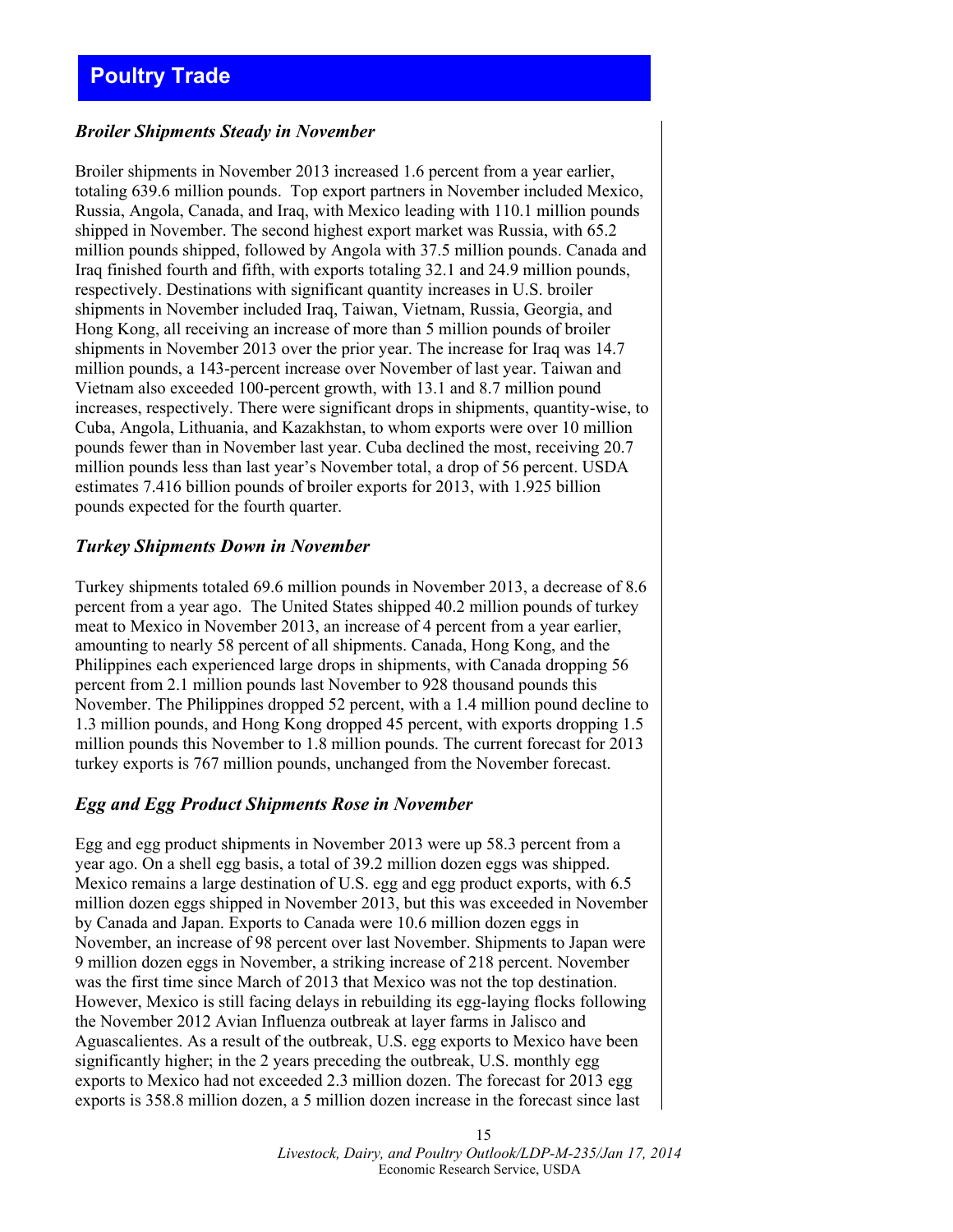month's report. The 2014 forecast currently stands at 307 million dozen, a significant decrease from the higher numbers seen in 2013.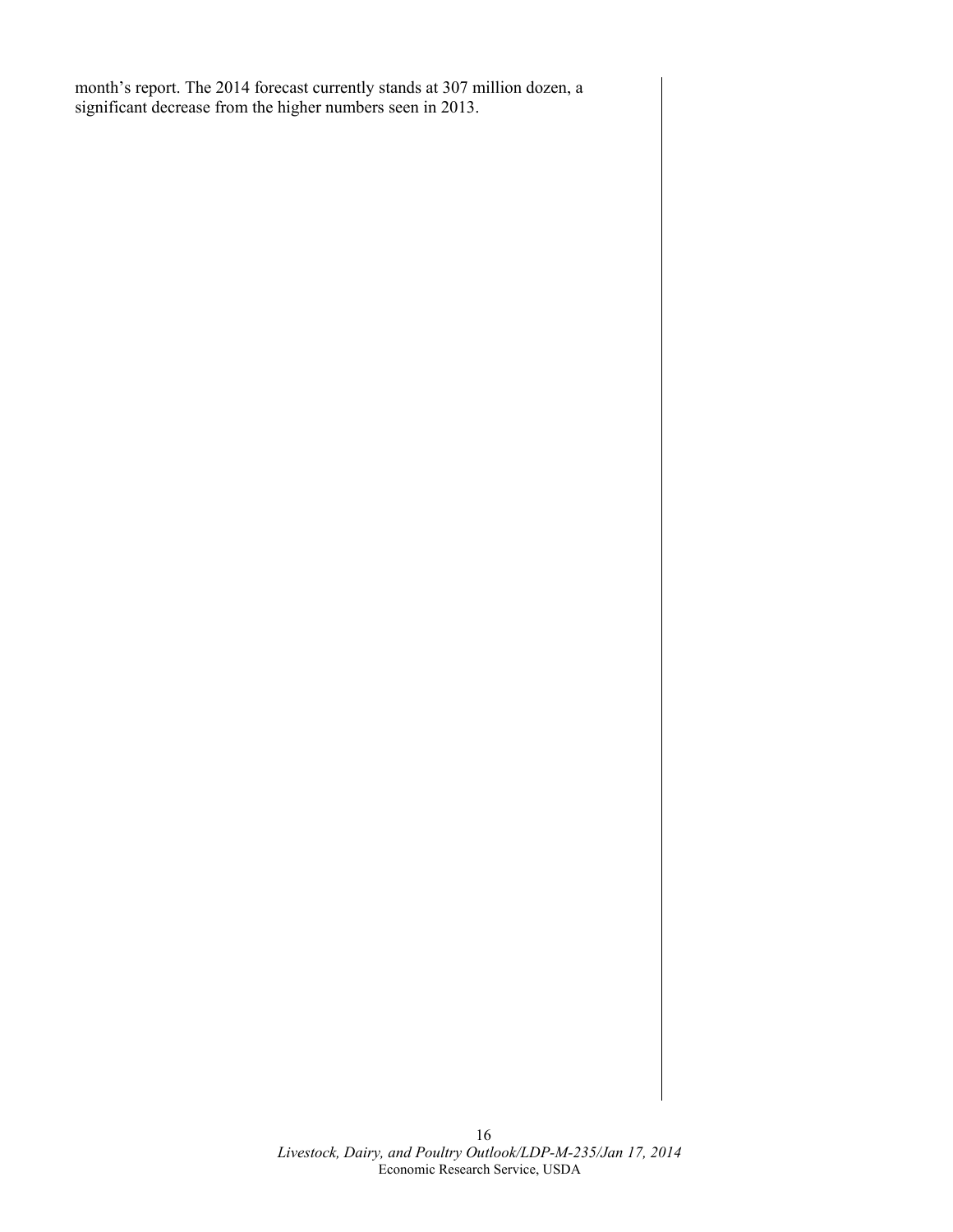# <span id="page-16-0"></span>**Dairy**

## *Milk Production Is Raised Slightly From Earlier Forecasts, but 2014 Milk Prices Move Up on Strong Demand*

The season average corn price is unchanged for 2014 in the January World Agricultural Supply and Demand Estimates after being lowered in December. Corn prices for 2013/14 are forecast at \$4.10-\$4.70 per bushel. However, the soybean meal price is raised in the January forecast to \$415-\$455 per ton. According to the December Agricultural Prices report, the preliminary December price for alfalfa hay was \$187 per ton, changing little from November's reported price but still well below year-earlier prices. Open heifer prices rose slightly in December, which may signal increased demand for cows by producers. Expectations of continued moderate feed prices and higher milk prices reinforce the expectation of herd expansion this year. 2014 cow numbers are unchanged from the December forecast at 9.25 million head. Last month's forecast had already indicated a steady but moderate expansion in the Nation's dairy herd. However, yield per cow is forecast up slightly from December at 22,230 pounds. Yield was lowered from December for the first half of the year and raised for the second half. On balance, milk yield is raised slightly from December. The increase is based on improved producer returns as feed prices remain moderate and milk prices are forecast higher. Production for 2014 is forecast at 205.6 billion pounds, up slightly from last month based on the higher expected milk yield in the second half of the year.

Fat-basis imports for 2014 are lowered from December to 3.7 billion pounds based on expected lowered butterfat imports. Skims-solids basis imports remain forecast at 5.2 billion pounds. Exports are raised this month on a fats basis to 11.2 billion pounds and to 38.5 billion pounds on a skims-solids basis. Fats-basis exports are raised on continued strong foreign demand for cheese and butterfat. Skims-solids basis exports are increased as continued robust demand for nonfat dry milk (NDM), and cheese offset lower projected lactose shipments. International prices remain firm, and U.S. suppliers will stay competitive despite higher expected output from Australia and New Zealand.

Ending stocks for 2014 are raised slightly this month to 11.6 billion pounds on a fats basis and are lowered from December to 12.0 billion pounds on a skims-solids basis. The higher anticipated milk production is expected to contribute to higher cheese and butter inventories by year end. The slightly lowered skims-solids basis ending stocks are based on continued demand for NDM, which is expected to keep inventories a little tighter despite higher milk production.

Prices in 2014 for the major dairy products are increased from December for cheese, butter, and NDM. Prices are raised due to continued strong foreign and domestic demand. The 2014 cheese price is raised from December to \$1.760- \$1.840 per pound, and the butter price is increased from December to \$1.515- \$1.625 per pound. The NDM price is forecast at \$1.805-\$1.865 per pound, up from last month.

The whey price is expected to be 55.0-58.0 cents per pound this year, unchanged from December. The Class III milk price is raised to \$17.80-\$18.60 per cwt this month based on the higher forecast cheese price. Similarly, the Class IV price is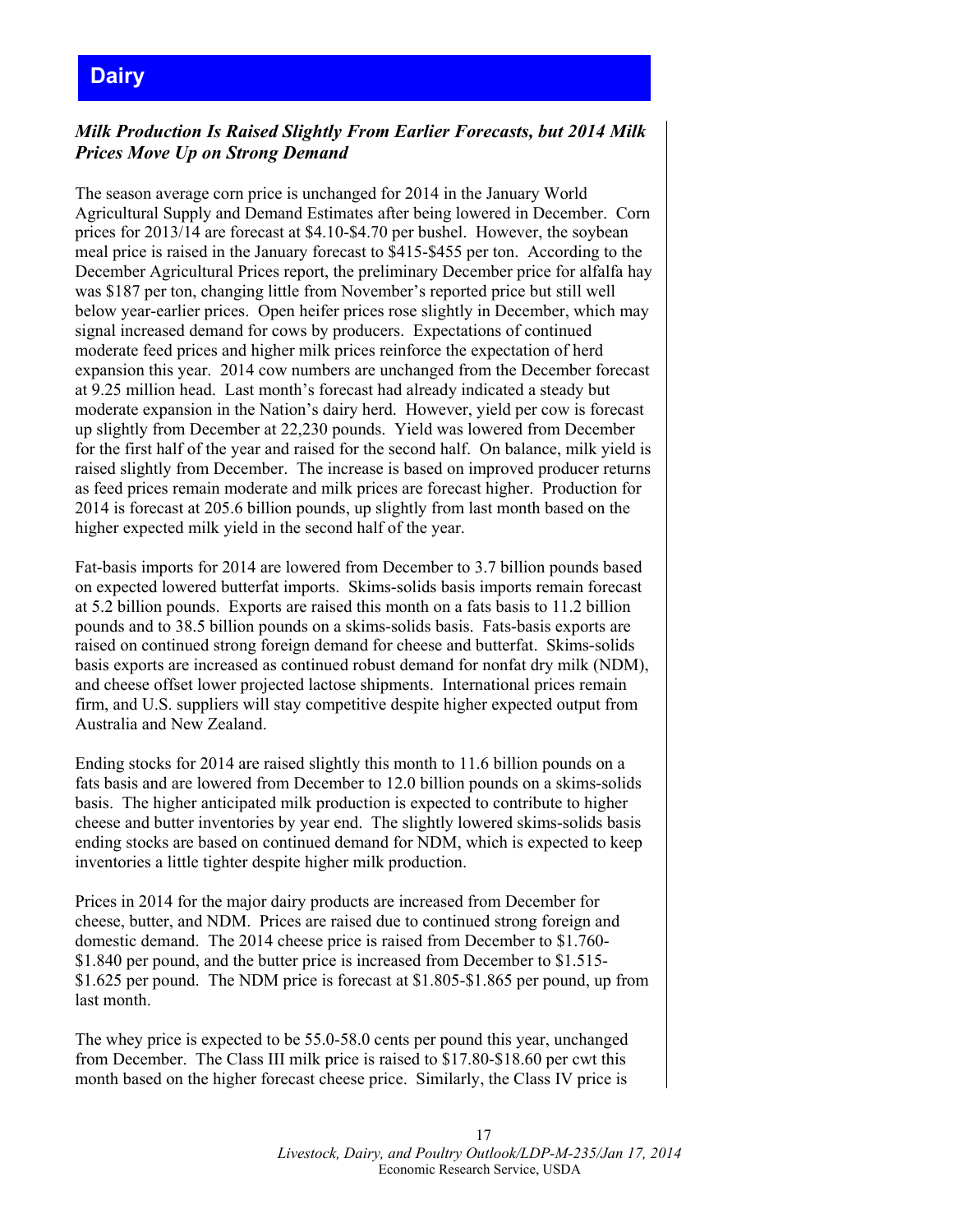moved up this month to \$19.80-\$20.70 per cwt on the basis of stronger expected butter and NDM prices. The all milk price is increased to \$20.60-\$21.40 per cwt.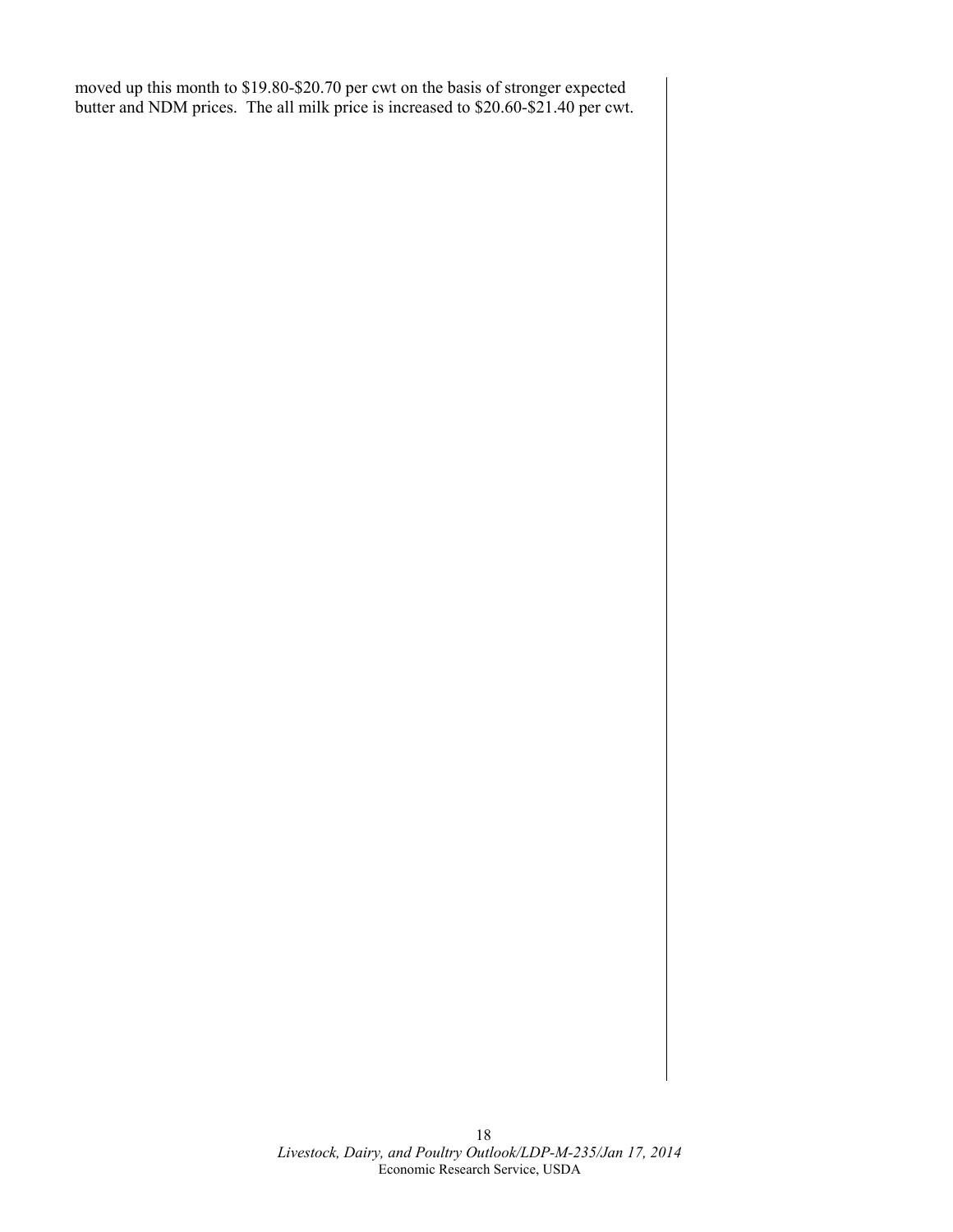#### <span id="page-18-0"></span>**Contact Information**

| Ken Mathews (coordinator,<br>cattle/beef and yeal) | $(202)$ 694-5183   | kmathews@ers.usda.gov                |
|----------------------------------------------------|--------------------|--------------------------------------|
| Sahar Angadjivand,                                 | $(202) 694 - 5187$ | sangadjivand@ers.usda.gov            |
| (cattle/beef and yeal)                             |                    |                                      |
| Lindsay Kuberka (cattle/beef trade)                | $(202)$ 694-5333   | lmkuberka@ers.usda.gov               |
| Alex Melton (poultry trade)                        | $(202)$ 694-5409   | $a$ wmelton $(a)$ ers.usda.gov       |
| Mildred M. Haley (hogs/pork)                       | $(202)$ 694-5176   | mhaley@ers.usda.gov                  |
| David J. Harvey (poultry, eggs)                    | $(202)$ 694-5177   | diharvey@ers.usda.gov                |
| David J. Harvey (Aquaculture)                      | $(202)$ 694-5177   | diharvey@ers.usda.gov                |
| Roger Hoskin (dairy)                               | $(202)$ 694-5148   | $r \text{hosh}(\omega)$ ers.usda.gov |
| Keithly Jones (sheep and goats)                    | $(202)$ 694-5172   | kjones@ers.usda.gov                  |
| Carolyn Liggon (web publishing)                    | $(202)$ 694-5056   | cvliggon@ers.usda.gov                |

#### **Subscription Information**

Subscribe to ERS e-mail notification service at

http://www.ers.usda.gov/subscribe-to-ers-e-newsletters.aspx to receive timely notification of newsletter availability. Printed copies can be purchased from the USDA Order Desk by calling 1-800-363-2068 (specify the issue number or series SUB-LDPM-4042)

## *Data Products*

Meat Price Spreads, http://www.ers.usda.gov/data-products/meat-price-spreads.aspx, provides monthly average price values, and the differences among those values, at the farm, wholesale, and retail stages of the production and marketing chain for selected cuts of beef, pork, and broilers. In addition, retail prices are provided for beef and pork cuts, turkey, whole chickens, eggs, and dairy products.

Livestock and Meat Trade Data, http://www.ers.usda.gov/data-products/livestock-meatdomestic-data.aspx, contains monthly and annual data for the past 1-2 years for imports and exports of live cattle and hogs, beef and veal, lamb and mutton, pork, broiler meat, turkey meat, and shell eggs. The tables report physical quantities, not dollar values or unit prices. Breakdowns by major trading countries are included.

#### *Related Websites*

Livestock, Dairy, and Poultry Outlook, http://www.ers.usda.gov/publications/ldpm-livestock,-dairy,-and-poultry-outlook.aspx Animal Production and Marketing Issues, http://www.ers.usda.gov/topics/animal-products/animal-production-marketing-issues.aspx Cattle, http://www.ers.usda.gov/topics/animal-products/cattle-beef.aspx Dairy, http://www.ers.usda.gov/topics/animal-products/dairy.aspx Hogs, http://www.ers.usda.gov/topics/animal-products/hogs-pork.aspx Poultry and Eggs, http://www.ers.usda.gov/topics/animal-products/poultry-eggs.aspx WASDE, http://usda.mannlib.cornell.edu/MannUsda/viewDocumentInfo.do?documentID=1194

The U.S. Department of Agriculture (USDA) prohibits discrimination in all its programs and activities on the basis of race, color, national origin, age, disability, and, where applicable, sex, marital status, familial status, parental status, religion, sexual orientation, genetic information, political beliefs, reprisal, or because all or a part of an individual's income is derived from any public assistance program. (Not all prohibited bases apply to all programs.) Persons with disabilities who require alternative means for communication of program information (Braille, large print, audiotape, etc.) should contact USDA's TARGET Center at (202) 720-2600 (voice and TDD). To file a complaint of discrimination write to USDA, Director, Office of Civil Rights, 1400 Independence Avenue, S.W., Washington, D.C. 20250-9410 or call (800) 795-3272 (voice) or (202) 720-6382 (TDD). USDA is an equal opportunity provider and employer.

#### **E**-**mail Notification**

Readers of ERS outlook reports have two ways they can receive an e-mail notice about release of reports and associated data.

• Receive timely notification (soon after the report is posted on the web) via USDA's Economics, Statistics and Market Information System (which is housed at Cornell University's Mann Library). Go to http://usda.mannlib.cornell.edu/ MannUsda/aboutEmailService.do and follow the instructions to receive e-mail notices about ERS, Agricultural Marketing Service, National Agricultural Statistics Service, and World Agricultural Outlook Board products.

• Receive weekly notification (on Friday afternoon) via the ERS website. Go to

http://www.ers.usda.gov/subscrib e-to-ers-e-newsletters.aspx and follow the instructions to receive notices about ERS outlook reports, Amber Waves magazine, and other reports and data products on specific topics. ERS also offers RSS (really simple syndication) feeds for all ERS products. Go to http://www.ers.usda.gov/rss/ to

get started.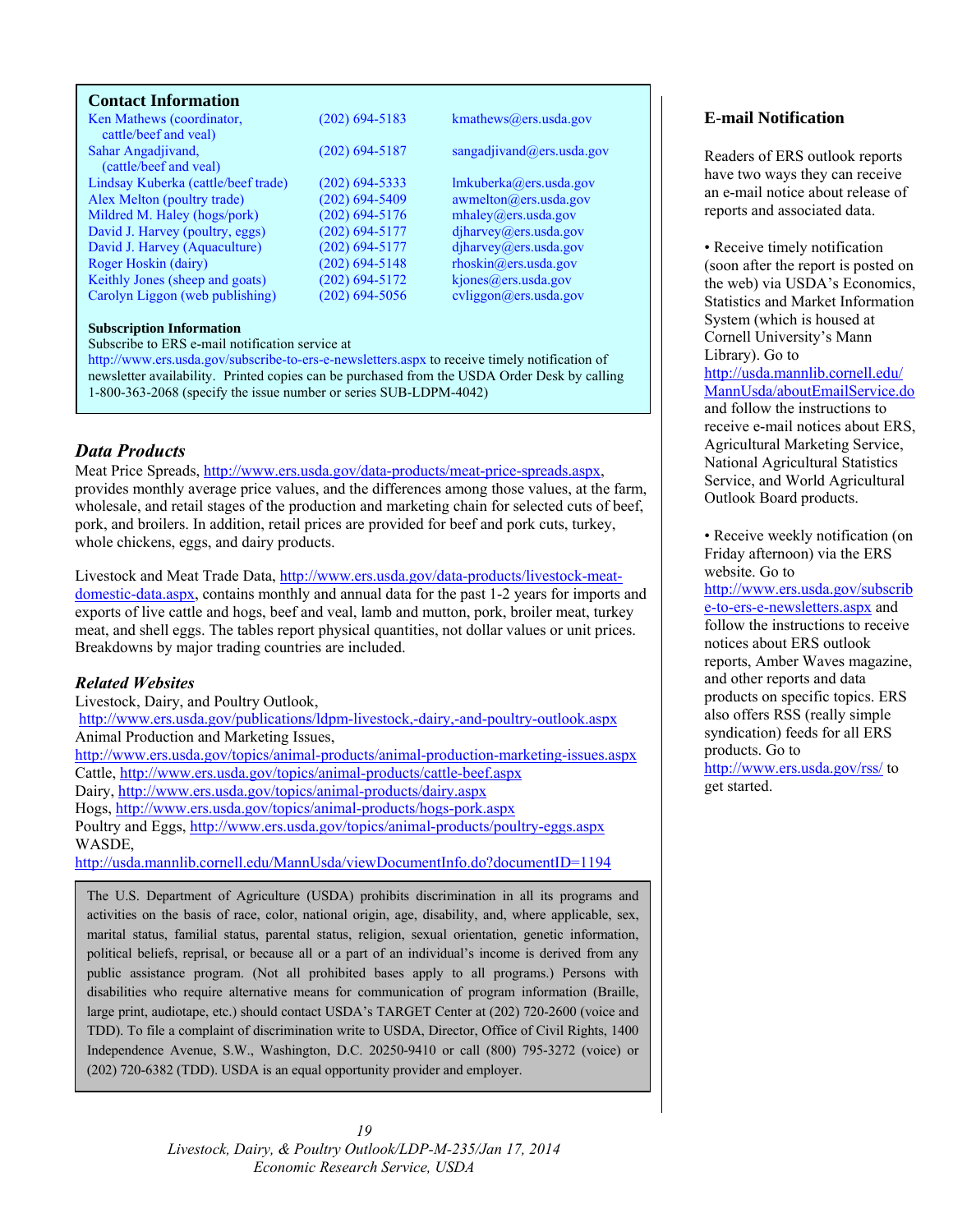<span id="page-19-0"></span>

| U.S. red meat and poultry forecasts        |              |        |        |           |        |        |        |              |        |        |        |        |        |        |        |        |              |        |        |        |         |              |         |         |             |
|--------------------------------------------|--------------|--------|--------|-----------|--------|--------|--------|--------------|--------|--------|--------|--------|--------|--------|--------|--------|--------------|--------|--------|--------|---------|--------------|---------|---------|-------------|
|                                            | 2010<br>2011 |        |        |           |        |        |        | 2012<br>2013 |        |        |        |        |        |        |        | 2014   |              |        |        |        |         |              |         |         |             |
|                                            |              | $\Pi$  | III    | <b>IV</b> | Annual |        | $\Pi$  | $\mathbf{m}$ | IV     | Annual | - 1    | $\Pi$  | Ш      | IV     | Annual |        | $\mathbf{I}$ | III    | IV     | Annual |         | $\mathbf{I}$ | III     | IV      | Annual      |
| Production, million lb                     |              |        |        |           |        |        |        |              |        |        |        |        |        |        |        |        |              |        |        |        |         |              |         |         |             |
| Beef                                       | 6,248        | 6,546  | 6,768  | 6,741     | 26,305 | 6,410  | 6,559  | 6,736        | 6,490  | 26,195 | 6,283  | 6,473  | 6,586  | 6,572  | 25,913 | 6,172  | 6,517        | 6.608  | 6,420  | 25,717 | 5.830   | 6,235        | 6,225   | 6,030   | 24,320      |
| Pork                                       | 5.607        | 5.302  | 5.401  | 6.126     | 22,437 | 5.719  | 5.370  | 5.484        | 6,186  | 22,758 | 5.858  | 5.519  | 5.631  | 6.244  | 23.253 | 5.777  | 5.519        | 5.624  | 6.275  | 23.195 | 5.885   | 5.580        | 5,755   | 6.360   | 23.580      |
| Lamb and mutton                            | 43           | 40     | 39     | 42        | 164    | 36     | 40     | 36           | 37     | 149    | 39     | 39     | 39     | 39     | 156    | 38     | 40           | 40     | 38     | 156    | 38      | 39           | 38      | 38      | 153         |
| <b>Broilers</b>                            | 8.733        | 9,198  | 9,496  | 9,484     | 36,910 | 9.290  | 9.509  | 9,542        | 8.860  | 37,201 | 9,089  | 9,381  | 9.372  | 9,197  | 37,039 | 9,143  | 9,466        | 9.682  | 9,460  | 37,751 | 9,425   | 9,825        | 9.925   | 9,725   | 38,900      |
| Turkeys                                    | 1.340        | 1,383  | 1,415  | 1,506     | 5,644  | 1.402  | 1,471  | 1,423        | 1,495  | 5,791  | 1,446  | 1,505  | 1.480  | 1,537  | 5.967  | 1,459  | 1.486        | 1.440  | 1.425  | 5,810  | 1,390   | 1,480        | 1,500   | 1,525   | 5.895       |
| Total red meat & poultry                   | 22.122       | 22,626 | 23.291 | 24,058    | 92,097 | 23.011 | 23.113 | 23.396       | 23.225 | 92.745 | 22,866 | 23,085 | 23,274 | 23.738 | 92.963 | 22.742 | 23,190       | 23.563 | 23,767 | 93,262 | 22,719  | 23.324       | 23,608  | 23.834  | 93.485      |
| Table eggs, mil. doz.                      | 1,610        | 1,626  | 1,645  | 1,666     | 6,547  | 1,624  | 1,634  | 1,646        | 1,686  | 6,590  | 1,658  | 1,653  | 1,677  | 1,734  | 6,722  | 1,680  | 1,696        | 1,721  | 1,760  | 6,857  | 1,710   | 1,730        | 1,740   | 1,790   | 6,970       |
| Per capita disappearance, retail lb 2/     |              |        |        |           |        |        |        |              |        |        |        |        |        |        |        |        |              |        |        |        |         |              |         |         |             |
| Beef                                       | 14.6         | 15.1   | 15.3   | 14.6      | 59.6   | 14.1   | 14.6   | 14.7         | 14.0   | 57.3   | 14.0   | 14.7   | 14.5   | 14.2   | 57.4   | 13.7   | 14.5         | 14.3   | 14.0   | 56.5   | 12.9    | 13.8         | 13.8    | 13.2    | 53.6        |
| Pork                                       | 11.8         | 11.4   | 11.7   | 12.8      | 47.8   | 11.4   | 11.1   | 11.0         | 12.2   | 45.7   | 11.1   | 10.9   | 11.2   | 12.7   | 45.9   | 11.5   | 11.3         | 11.4   | 12.8   | 46.9   | 11.6    | 11.1         | 11.5    | 12.8    | 47.0        |
| Lamb and mutton                            | 0.2          | 0.2    | 0.2    | 0.2       | 0.9    | 0.2    | 0.2    | 0.2          | 0.2    | 0.8    | 0.2    | 0.2    | 0.2    | 0.2    | 0.8    | 0.2    | 0.2          | 0.2    | 0.2    | 0.9    | 0.2     | 0.2          | 0.2     | 0.2     | 0.9         |
| <b>Broilers</b>                            | 20.1         | 20.5   | 21.4   | 20.4      | 82.4   | 21.5   | 21.5   | 20.8         | 19.1   | 82.9   | 20.1   | 20.4   | 20.3   | 19.7   | 80.4   | 20.1   | 20.3         | 21.0   | 20.0   | 81.4   | 20.4    | 21.3         | 21.2    | 20.9    | 83.7        |
| Turkeys                                    | 3.5          | 3.6    | 4.1    | 5.2       | 16.4   | 3.5    | 3.5    | 4.0          | 5.0    | 16.1   | 3.5    | 3.6    | 4.1    | 4.9    | 16.0   | 3.7    | 3.6          | 4.0    | 4.7    | 15.9   | 3.4     | 3.5          | 4.2     | 4.9     | 16.0        |
| Total red meat & poultry                   | 50.7         | 51.2   | 53.3   | 53.7      | 208.9  | 51.3   | 51.3   | 51.0         | 51.0   | 204.6  | 49.3   | 50.3   | 50.6   | 52.0   | 202.2  | 49.5   | 50.3         | 51.3   | 52.0   | 203.2  | 48.9    | 50.4         | 51.2    | 52.4    | 202.8       |
| Eggs, number                               | 61.5         | 61.4   | 62.2   | 62.8      | 247.9  | 61.1   | 61.3   | 62.2         | 63.1   | 247.6  | 62.3   | 61.3   | 62.2   | 64.0   | 249.7  | 62.4   | 61.6         | 62.8   | 64.1   | 250.8  | 62.6    | 63.5         | 63.8    | 65.6    | 255.5       |
| Market prices                              |              |        |        |           |        |        |        |              |        |        |        |        |        |        |        |        |              |        |        |        |         |              |         |         |             |
| Choice steers, 5-area Direct, \$/cwt       | 89.44        | 96.33  | 95.47  | 100.28    | 95.38  | 110.07 | 112.79 | 114.05       | 121.99 | 114.73 | 125.29 | 120.91 | 119.69 | 125.54 | 122.86 | 125.52 | 124.95       | 122.3  | 130.77 | 125.89 | 130-136 | 127-137      | 129-139 | 130-140 | 129-138     |
| Feeder steers, Ok City, \$/cwt             | 98.73        | 112.65 | 112.29 | 113.55    | 109.31 | 127.20 | 131.09 | 134.74       | 141.93 | 133.74 | 152.81 | 150.05 | 139.31 | 143.40 | 146.39 | 141.36 | 133.10       | 152.08 | 161.69 | 147.06 | 160-166 | 161-171      | 159-169 | 170-180 | $163 - 172$ |
| Cutter Cows, National L.E., \$/cwt         | 51.79        | 58.79  | 58.90  | 54.93     | 56.10  | 68.66  | 74.88  | 66.11        | 63.54  | 68.30  | 76.57  | 83.51  | 76.94  | 73.81  | 77.71  | 77.87  | 77.46        | 78.36  | 76.55  | 77.56  | 78-84   | 80-90        | 78-88   | 77-87   | $78 - 8'$   |
| Choice slaughter lambs, San Angelo, \$/cwt | 103.87       | 106.17 | 115.57 | 141.62    | 116.81 | 174.66 | 157.99 | 161.13       | 148.61 | 160.60 | 145.33 | 127.08 | 89.28  | 89.85  | 112.89 | 107.53 | 91.72        | 94.26  | 156.50 | 112.50 | 37-143  | 140-150      | 30-140  | 135-145 | 136-14:     |
| Barrows & gilts, N. base, l.e. \$/cwt      | 50.41        | 59.60  | 60.13  | 50.11     | 55.06  | 59.94  | 68.80  | 71.06        | 64.66  | 66.11  | 61.68  | 61.79  | 61.43  | 58.63  | 60.88  | 59.03  | 65.46        | 70.59  | 61.11  | 64.05  | 61-63   | 64-68        | 61-67   | 55-59   | 60-64       |
| Broilers, 12 City, cents/lb                | 82.20        | 85.00  | 84.50  | 80.00     | 82.90  | 77.90  | 82.60  | 78.80        | 76.80  | 79.00  | 87.40  | 85.1   | 82     | 92.1   | 86.6   | 103.5  | 108.6        | 93.90  | 92.80  | 99.70  | 92-96   | 93-99        | 93-101  | 91-99   | 92-99       |
| Turkeys, Eastern, cents/lb                 | 75.60        | 84.40  | 97.90  | 103.70    | 90.40  | 90.20  | 99.90  | 106.40       | 111.60 | 102.00 | 100.70 | 106.9  | 108.5  | 106.   | 105.6  | 96     | 97.7         | 99.9   | 105.40 | 99.80  | 96-100  | 95-101       | 98-106  | 102-110 | 98-104      |
| Eggs, New York, cents/doz.                 | 126.00       | 82.80  | 93.10  | 123.20    | 106.30 | 105.80 | 106.60 | 117.70       | 131.20 | 115.30 | 108.70 | 99.7   | 131.9  | 129.4  | 117.4  | 126.9  | 109.9        | 119.0  | 143.00 | 124.70 | 116-120 | 104-112      | 99-107  | 123-133 | 110-118     |
| U.S. trade, million lb                     |              |        |        |           |        |        |        |              |        |        |        |        |        |        |        |        |              |        |        |        |         |              |         |         |             |
| Beef & yeal exports                        | 478          | 585    | 590    | 646       | 2,299  | 633    | 702    | 766          | 683    | 2,785  | 558    | 625    | 650    | 620    | 2,453  | 557    | 631          | 716    | 630    | 2,534  | 535     | 600          | 625     | 575     | 2,335       |
| Beef & veal imports                        | 573          | 690    | 598    | 436       | 2,297  | 461    | 593    | 548          | 454    | 2,057  | 582    | 669    | 516    | 453    | 2,220  | 590    | 628          | 516    | 520    | 2.254  | 545     | 620          | 590     | 530     | 2,285       |
| Lamb and mutton imports                    | 47           | 46     | 31     | 42        | 166    | 49     | 48     | 31           | 34     | 162    | 37     | 38     | 38     | 40     | 153    | 49     | 44           | 36     | 42     | 171    | 44      | 42           | 38      | 40      | 164         |
| Pork exports                               | 1.046        | 1.081  | 951    | 1,146     | 4,224  | 1.248  | 1,200  | 1,261        | 1,481  | 5,189  | 1,444  | 1.302  | 1.252  | 1.386  | 5,384  | 1,218  | 1,226        | 1,205  | 1,325  | 4,974  | 1,255   | 1,280        | 1,270   | 1,375   | 5,180       |
| Pork imports                               | 199          | 204    | 237    | 219       | 859    | 201    | 195    | 194          | 213    | 803    | 207    | 191    | 198    | 205    | 802    | 207    | 210          | 229    | 230    | 876    | 215     | 215          | 225     | 225     | 880         |
| <b>Broiler</b> exports                     | 1,469        | 1.699  | 1.643  | 1,954     | 6,765  | 1.527  | 1,588  | 1,978        | 1,879  | 6,971  | 1,734  | 1.790  | 1.864  | 1,886  | 7,274  | 1.759  | 1,876        | 1,856  | 1,925  | 7,416  | 1,850   | 1,850        | 1.975   | 1,875   | 7,550       |
| Turkey exports                             | 114          | 136    | 158    | 174       | 582    | 159    | 171    | 173          | 199    | 703    | 181    | 185    | 216    | 217    | 798    | 178    | 182          | 197    | 210    | 767    | 190     | 195          | 200     | 195     | 780         |
| Live swine imports (thousand head)         | 1.446        | 1.408  | 1.479  | 1.416     | 5.749  | 1.452  | 1.429  | 1.407        | 1.508  | 5.795  | 1.441  | 1.444  | 1.387  | 1.380  | 5.652  | 1.326  | 1.301        | 1.255  | 1.050  | 4.932  | 1.225   | 1.225        | 1.225   | 1.225   | 4.900       |

1/ Forecasts are in bold.

2/ Per capita meat and egg disappearance data are calculated using the Resident Population Plus Armed Forces Overseas series from the Census Bureau of the Department of Commerce.

Source: World Agricultural Supply and Demand Estimates and Supporting Materials.

For further information, contact: Mildred M. Haley, (202) 694-5176, mhaley@ers.usda.gov

Updated 1/17/2014

Errata: On January 17th, the January 2014 Livestock, Dairy, and Poultry Outlook report was corrected to include missing numbers for U.S. pork exports to the world, on page 10. The missing numbers were 453 million pounds fo